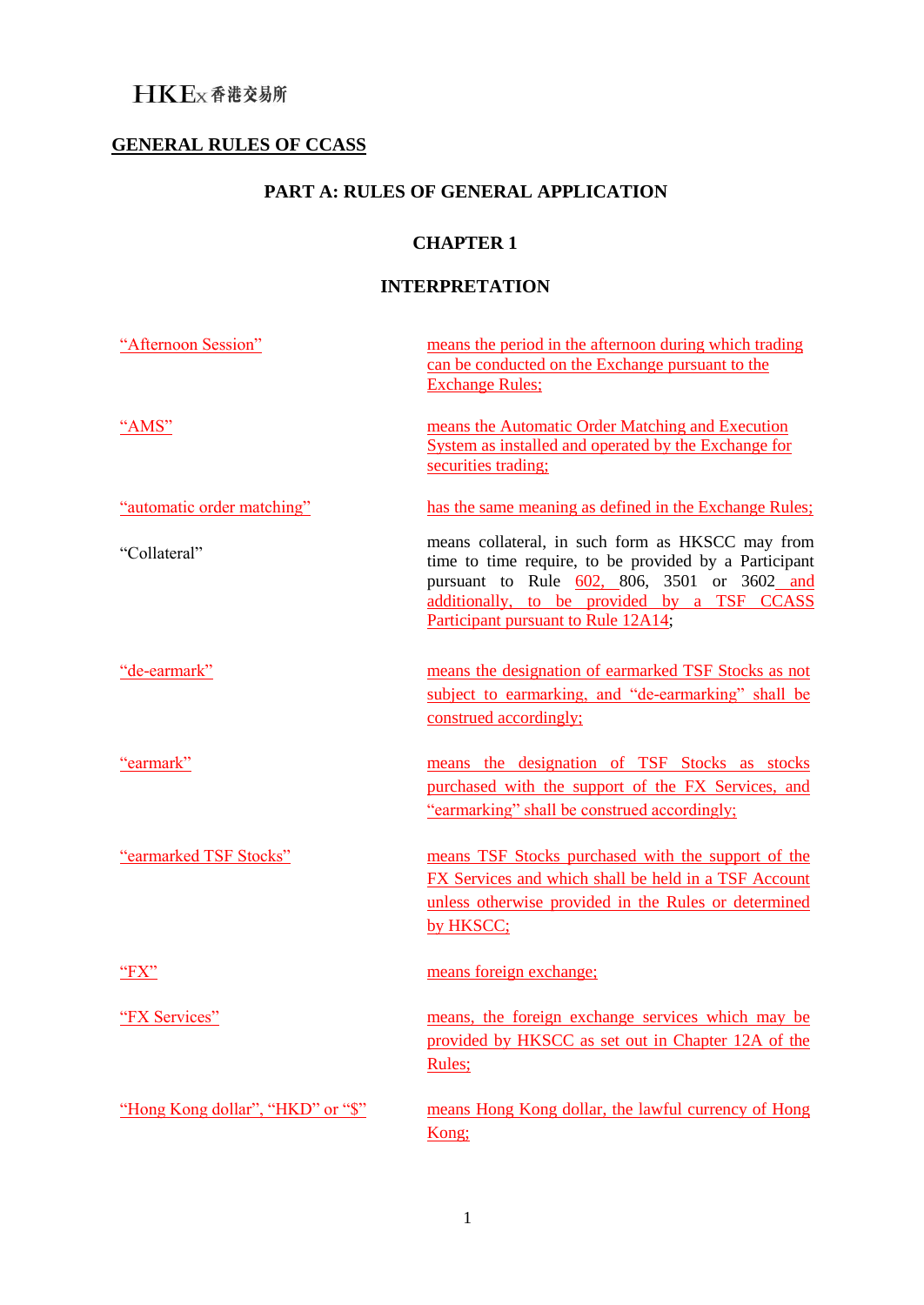"Morning Session" means the period in the morning during which trading can be conducted on the Exchange pursuant to the Exchange Rules;

"Pre-opening Session" has the same meaning as defined in the Exchange Rules;

"RMB" means Renminbi, the lawful currency of the People's Republic of China, for settlement in Hong Kong;

"RMB Buy Final FX Rate" has the meaning as set out in Rule 12A10(iii);

"RMB Buy Indicative FX Rate" has the meaning as set out in Rule 12A10(i);

"RMB Sell Final FX Rate" has the meaning as set out in Rule 12A10(iv);

"RMB Sell Indicative FX Rate" has the meaning as set out in Rule 12A10(ii);

"STI Transfer" means a transfer to be effected in CCASS between a SSA with Statement Service and any other Stock Account (including other SSA with Statement Service but excluding Stock Collateral Control Account and TSF Accounts) of a Clearing Participant or Custodian Participant as a result of (i) the input (and authorisation, if required) of a Stock Segregated Account Transfer Instruction (without affirmation) or (ii) the input (and authorisation, if required) of a Stock Segregated Account Transfer Instruction (with affirmation) affirmed by the relevant SSA Statement Recipient;

"Stock Account" means, (i) in relation to each Clearing Participant, each Stock Clearing Account, Stock Segregated Account, Stock Lending Account and Stock Collateral Control Account; (ii) in relation to each Investor Participant, each Stock Clearing Account; and,  $(iii)$  in relation to each Participant other than a Clearing Participant and an Investor Participant, each Stock Clearing Account, Stock Segregated Account and Stock Lending Account, allocated to and operated by it in which Eligible Securities of such Participant are credited or debited, as referred to in Rule 601, and in relation to a TSF CCASS Participant, means, additionally, each TSF Account allocated to it by HKSCC under Rule 12A08;

"Stock Release FX Transaction" means a FX transaction relating to the sale of RMB by a TSF CCASS Participant to HKSCC as TSF operator arising from or generated by the submission of a Stock Release Request by such Participant, as referred to in Rule 12A12;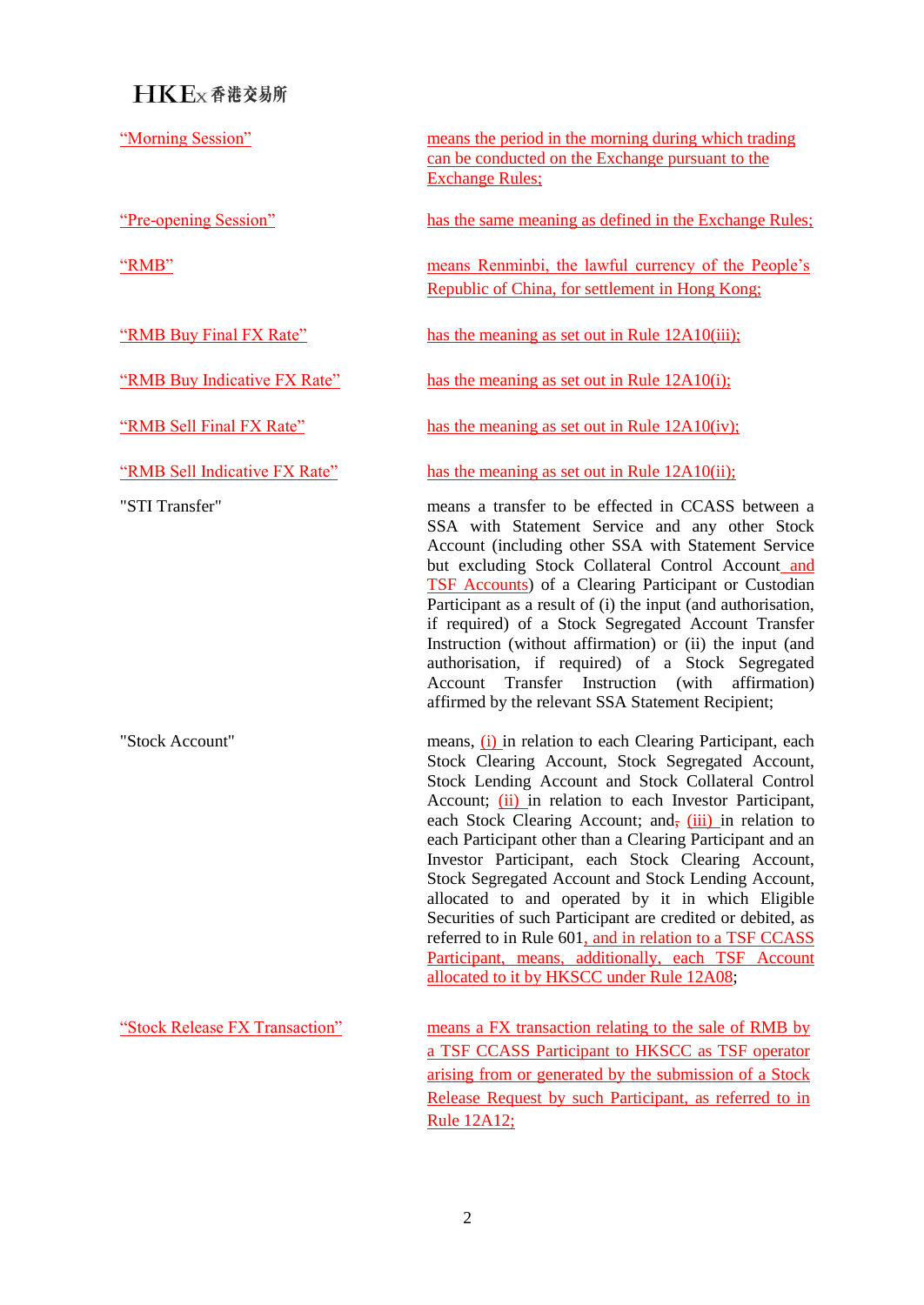| "Stock Release Request"                                     | means a request submitted by a TSF CCASS<br>Participant to HKSCC for the purpose of de-earmarking                                                                                                                                                                                                                                                                                                                                                                                                                                                                                                                                                                                                                                             |
|-------------------------------------------------------------|-----------------------------------------------------------------------------------------------------------------------------------------------------------------------------------------------------------------------------------------------------------------------------------------------------------------------------------------------------------------------------------------------------------------------------------------------------------------------------------------------------------------------------------------------------------------------------------------------------------------------------------------------------------------------------------------------------------------------------------------------|
| "Stock Segregated Accounts" or "SSA"                        | earmarked TSF Stocks, as referred to in Rule 12A12;<br>means, (i) in relation to each Clearing Participant, the<br>Stock Accounts in CCASS of such Participant other<br>than its Stock Clearing Account, Stock Lending<br>Account and Stock Collateral Control Account; and (ii)<br>in relation to each Participant other than a Clearing<br>Participant and an Investor Participant, the Stock<br>Accounts in CCASS of such Participant other than its<br>Stock Clearing Account and Stock Lending Account, as<br>referred to in Rule 601, including but not limited to SSA<br>with Statement Service of the Participant, and in relation<br>to a TSF CCASS Participant, TSF Accounts shall not be<br>regarded as Stock Segregated Accounts; |
| "Stock Segregated Account Transfer<br>Instruction" or "STI" | means an instruction of a Clearing Participant or<br>Custodian Participant, in such form as HKSCC may<br>from time to time prescribe as being valid, to effect<br>book-entry movements of Eligible Securities between<br>the Participant's SSA with Statement Service and its<br>other Stock Accounts (including other SSA with<br>Statement Service but excluding Stock Collateral<br>Control Account and where a Clearing Participant or a<br>Custodian Participant is a TSF CCASS Participant.<br>excluding also TSF Accounts) in CCASS, as referred to<br>in Rule $601$ ;                                                                                                                                                                 |
| "Trading day"                                               | means a day on which trading is conducted on the<br>Exchange;                                                                                                                                                                                                                                                                                                                                                                                                                                                                                                                                                                                                                                                                                 |
| "TSF"                                                       | means the trading support facility in the form of FX<br>Services which HKSCC may provide for the purposes<br>of facilitating the purchase and sale of TSF Stocks.<br>Where the FX Services are provided, HKSCC shall do<br>so as TSF operator and not in its capacity as, or for the<br>purposes of acting as, the central counterparty for the<br>clearing of Exchange Trades; and unless the context<br>otherwise requires, references in Chapter 12A to<br><b>HKSCC</b> shall be construed accordingly;                                                                                                                                                                                                                                    |
| "TSF Account"                                               | means the TSF Principal Account or the TSF<br>Segregated Account, as the context may require;                                                                                                                                                                                                                                                                                                                                                                                                                                                                                                                                                                                                                                                 |
| "TSF Buy Exchange Trade"                                    | means an Exchange Trade with respect to the purchase<br>of TSF Stocks by a TSF Exchange Participant through<br>the AMS which is (i) supported by a TSF Buy FX<br>Order prior to the effect of the Exchange Trade on the                                                                                                                                                                                                                                                                                                                                                                                                                                                                                                                       |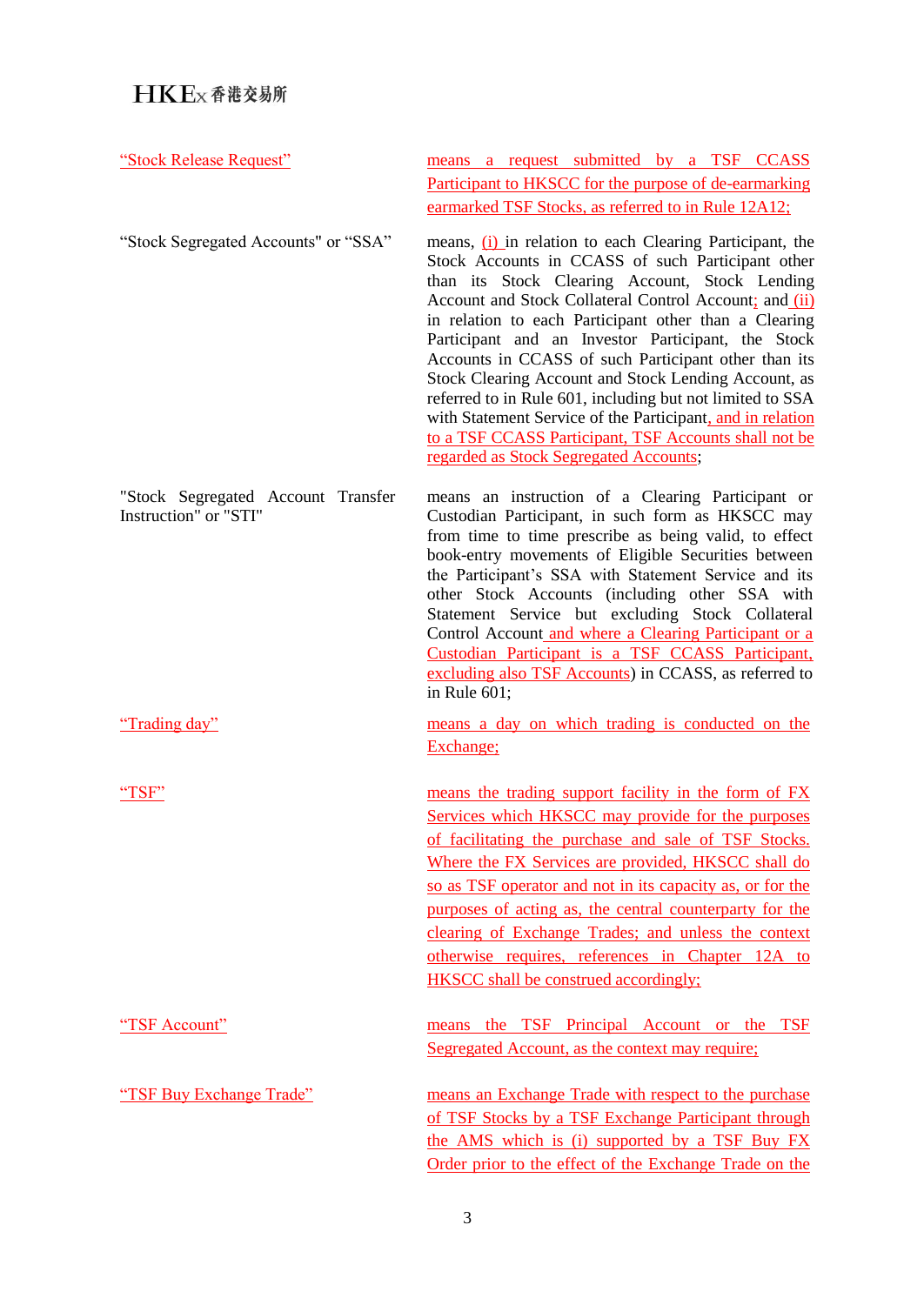|                                         | AMS; and (ii) supported by a TSF Buy FX Transaction<br>upon the effect of the Exchange Trade on the AMS;                                                                                                                                                                  |
|-----------------------------------------|---------------------------------------------------------------------------------------------------------------------------------------------------------------------------------------------------------------------------------------------------------------------------|
| "TSF Buy FX Order"                      | means an order for the conversion of HKD to RMB by<br>a TSF Exchange Participant to HKSCC as TSF operator<br>through an input into the AMS for the purpose of<br>supporting an order to purchase TSF Stocks, which<br>order shall, upon matching on the AMS, constitute a |
| "TSF Buy FX Transaction"                | <b>TSF Buy Exchange Trade;</b><br>means the FX transaction between HKSCC as TSF<br>operator and a TSF Exchange Participant relating to a<br>TSF Buy FX Order for the purpose of settlement of a<br><b>TSF Buy Exchange Trade;</b>                                         |
| "TSF CCASS Participant"                 | means a TSF Clearing Participant or a TSF Custodian<br>Participant, as the context may require;                                                                                                                                                                           |
| "TSF Clearing Participant"              | means a Direct Clearing Participant or a General<br>Clearing Participant which has been accepted for<br>registration and to remain registered as a TSF CCASS<br>Participant by HKSCC;                                                                                     |
| "TSF Custodian Participant"             | means a Custodian Participant which has been accepted<br>for registration and to remain registered as a TSF<br><b>CCASS Participant by HKSCC;</b>                                                                                                                         |
| "TSF Exchange Participant"              | means, in the context of trading of TSF Stocks, an<br><b>Exchange Participant which has been accepted for</b><br>registration and to remain registered as a TSF Exchange<br>Participant by the Exchange;                                                                  |
| "TSF Exchange Trade"                    | means a TSF Buy Exchange Trade or a TSF Sell<br><b>Exchange Trade, as the context may require;</b>                                                                                                                                                                        |
| "TSF FX Order"                          | means a TSF Buy FX Order or a TSF Sell FX Order, as<br>the context may require;                                                                                                                                                                                           |
| "TSF FX Transaction"                    | means a TSF Buy FX Transaction or a TSF Sell FX<br>Transaction, as the context may require;                                                                                                                                                                               |
| "TSF Participant"                       | means, a TSF Exchange Participant and/or a TSF<br><b>CCASS Participant, as the context may require;</b>                                                                                                                                                                   |
| "TSF Participant Registration Criteria" | means the eligibility criteria which HKSCC may<br>prescribe from time to time for Participants to be<br>accepted for registration and to remain registered as                                                                                                             |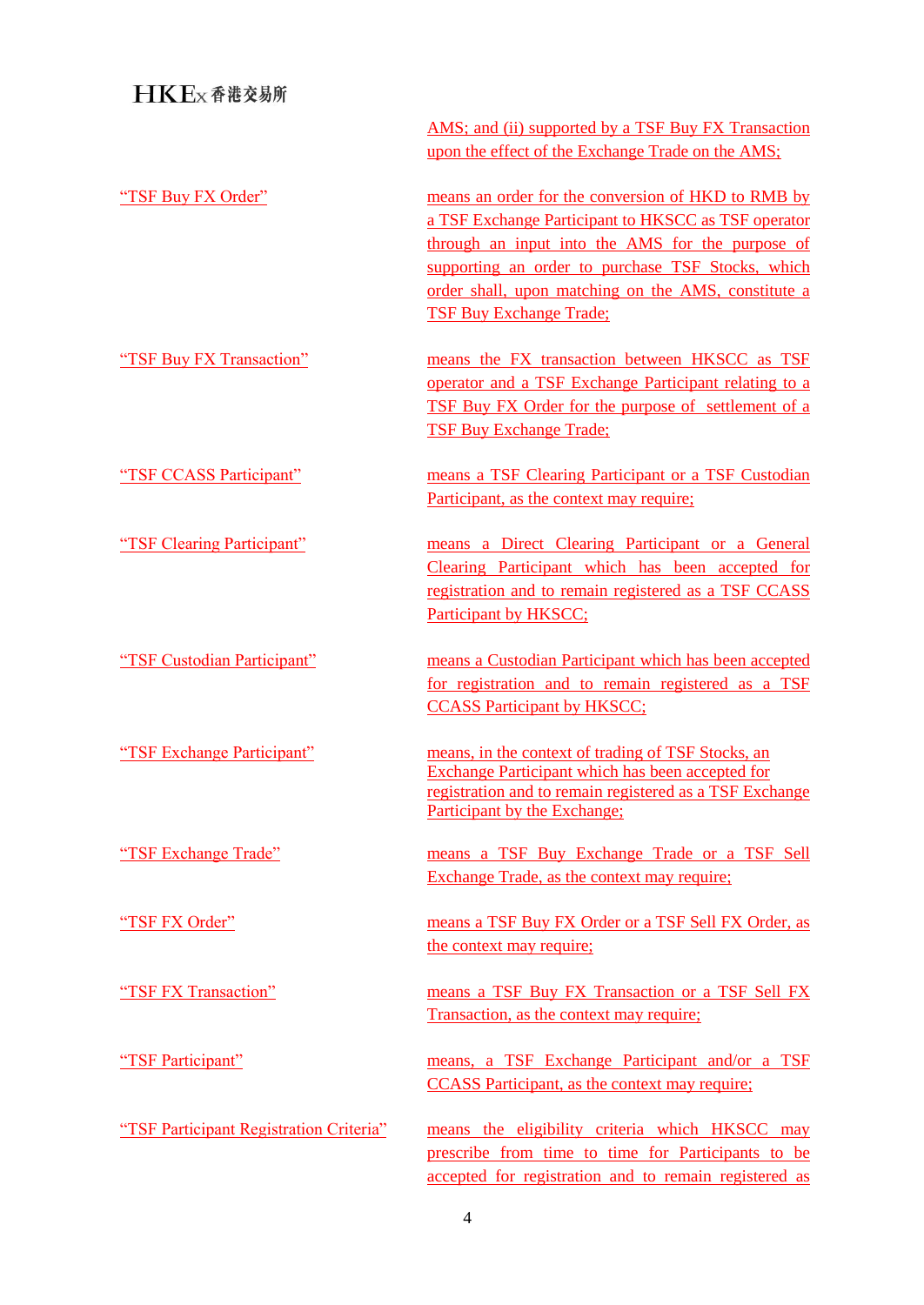|                           | <b>TSF CCASS Participants for the purposes of providing</b><br>clearing and settlement services in respect of TSF<br>Exchange Trades and/or providing custodian services in<br>respect of earmarked TSF Stocks;                                                                                                                          |
|---------------------------|------------------------------------------------------------------------------------------------------------------------------------------------------------------------------------------------------------------------------------------------------------------------------------------------------------------------------------------|
| "TSF Partner Bank"        | means a financial institution which has entered into an<br>agreement or arrangement with HKSCC for the<br>purposes of providing RMB to HKD or HKD to RMB<br>conversion services and/or liquidity to HKSCC as TSF<br>operator;                                                                                                            |
| "TSF Principal Account"   | means a Stock Account established by HKSCC in the<br>name of a TSF CCASS Participant principally for the<br>purposes of facilitating the credit and debit of TSF<br>Stocks for such Participant to earmark or de-earmark<br><b>TSF Stocks;</b>                                                                                           |
| "TSF Segregated Account"  | means a Stock Account established by HKSCC in the<br>name of a TSF CCASS Participant for the sole purpose<br>of holding earmarked TSF Stocks of such Participant,<br>whether as principal or as agent for its clients;                                                                                                                   |
| "TSF Sell Exchange Trade" | means an Exchange Trade with respect to the sale of<br><b>TSF Stocks by a TSF Exchange Participant through the</b><br>AMS which is (i) supported by a TSF Sell FX Order<br>prior to the effect of the Exchange Trade on the AMS;<br>and (ii) supported by a TSF Sell FX Transaction upon<br>the effect of the Exchange Trade on the AMS; |
| "TSF Sell FX Order"       | means an order for the conversion of RMB to HKD by<br>a TSF Exchange Participant to HKSCC as TSF operator<br>through an input into the AMS for the purpose of<br>supporting an order to sell TSF Stocks, which order<br>shall, upon matching on the AMS, constitute a TSF Sell<br><b>Exchange Trade;</b>                                 |
| "TSF Sell FX Transaction" | means the FX transaction between HKSCC as TSF<br>operator and a TSF Exchange Participant relating to a<br><b>TSF Sell FX Order for the purpose of settlement of a</b><br><b>TSF Sell Exchange Trade:</b>                                                                                                                                 |
| "TSF Stocks"              | means Eligible Securities which are included in the list<br>of TSF Stocks by HKSCC from time to time under<br><b>Rule 12A04;</b>                                                                                                                                                                                                         |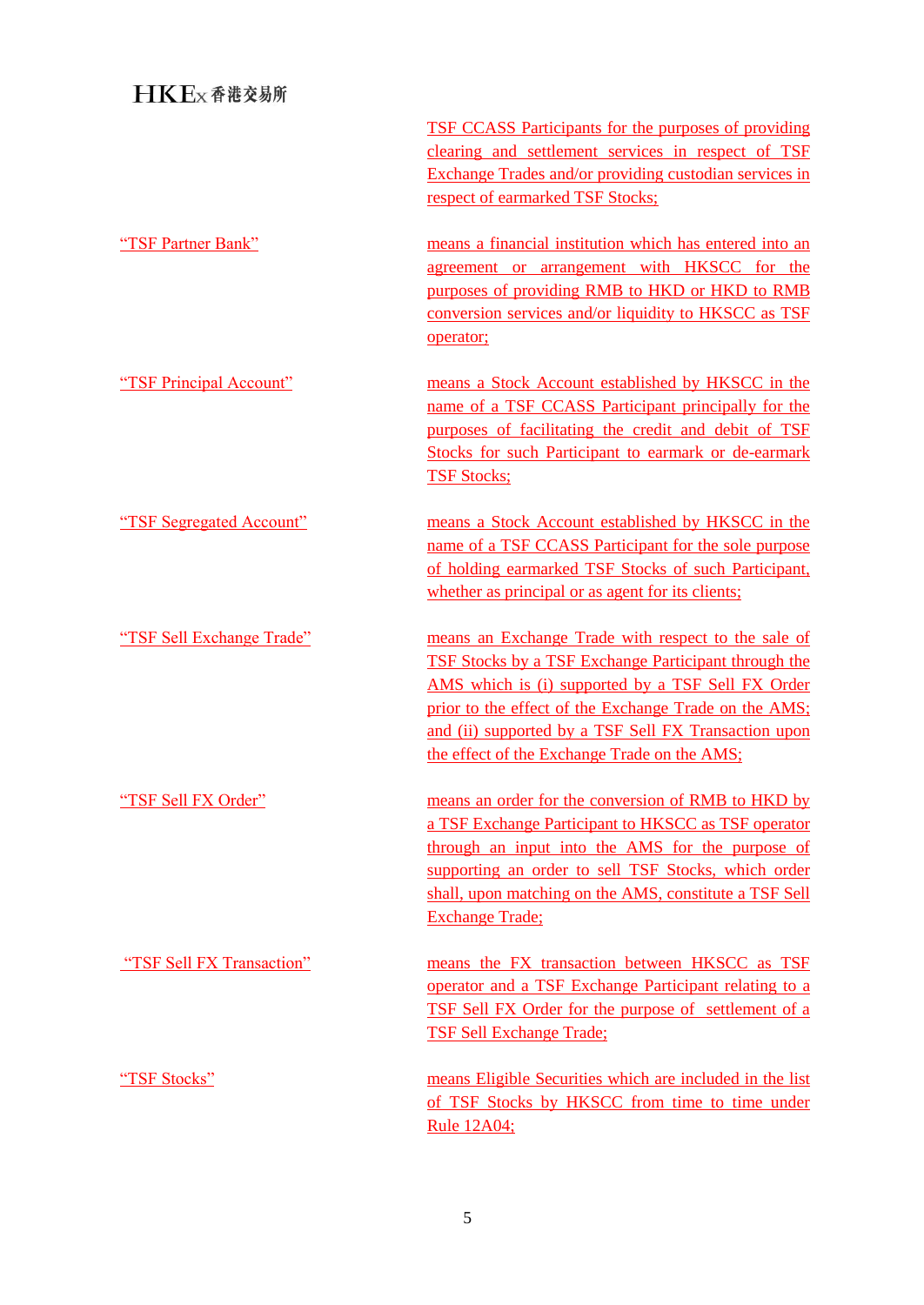#### **CHAPTER 6**

#### **STOCK ACCOUNTS AND CCMS COLLATERAL ACCOUNTS**

## **601. Stock Clearing Account / Stock Segregated Accounts / Stock Lending Account / Stock Collateral Control Account / TSF Accounts / Stock Account of an Investor Participant**

Subject to the Rules, HKSCC shall allocate to each Participant other than an Investor Participant (i) one Stock Clearing Account; (ii) subject to its approval, such number of Stock Segregated Accounts as HKSCC may in its absolute discretion determine from time to time; and (iii) subject to HKSCC's approval, one Stock Lending Account. In the case of a Clearing Participant, HKSCC shall allocate to such Participant in addition to the abovementioned accounts one Stock Collateral Control Account. In the case of a TSF CCASS Participant, HKSCC shall allocate to such Participant in addition to the above mentioned accounts one TSF Principal Account and one TSF Segregated Account. An Investor Participant shall be allocated one Stock Account only.

The operation of the Stock Clearing Account, the Stock Segregated Accounts, the Stock Lending Account, the Stock Collateral Control Account, the TSF Accounts and the Stock Account of an Investor Participant, including but not limited to the credit or debit entries made thereto, shall be in accordance with the Rules.

A Participant other than an Investor Participant may move Eligible Securities between its Stock Accounts, other than Stock Collateral Control Account and, in the case of a Clearing Participant or a Custodian Participant, SSA with Statement Service, by the input of an Account Transfer Instruction in accordance with the Operational Procedures and the "CCASS Terminal User Guide for Participants" of HKSCC, as from time to time in force. A Clearing Participant or Custodian Participant may also move Eligible Securities between its SSA with Statement Service and any other Stock Accounts (including other SSA with Statement Service but excluding Stock Collateral Control Account and TSF Accounts by the input of a Stock Segregated Account Transfer Instruction in accordance with the Operational Procedures and the "CCASS Terminal User Guide for Participants" of HKSCC, as from time to time in force.

## **CHAPTER 8**

#### **DEPOSITORY AND CUSTODIAN SERVICES**

#### **801. Deposit of Eligible Securities**

Subject to the Rules, HKSCC may accept Eligible Securities from Participants or direct from the issuers of Eligible Securities (or their agents or representatives) for deposit into the Stock Accounts, other than the Stock Collateral Control Accounts of Participants, and where the Participants are TSF CCASS Participants, other than the TSF Accounts, of such Participants. Participants are not allowed to deposit Eligible Securities directly into their CCMS Collateral Accounts, or Stock Collateral Control Accounts, and where such Participants are TSF CCASS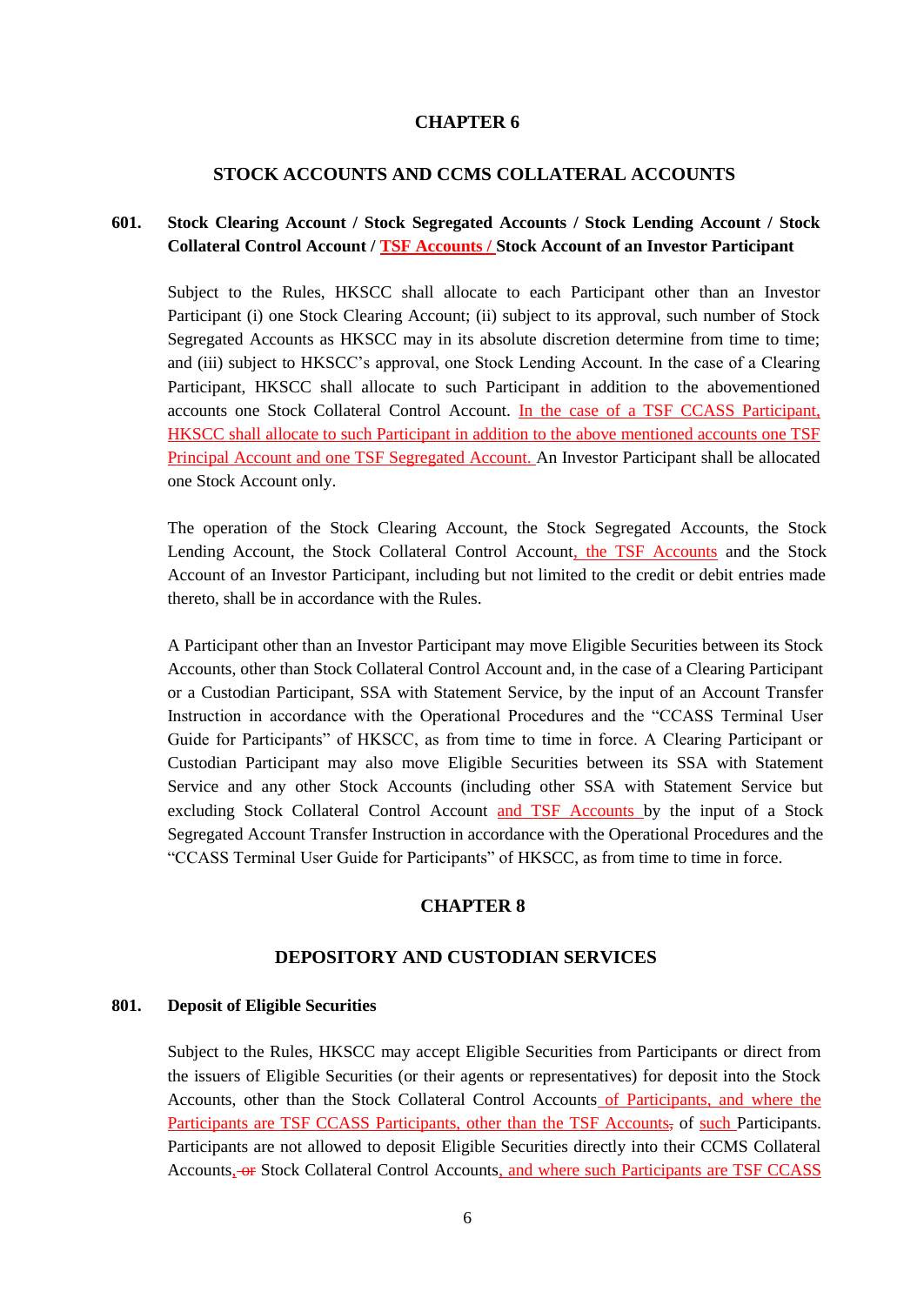Participants, directly into their TSF Accounts. Eligible Securities held in a CCMS Collateral Account are either transferred from Stock Accounts in CCASS, other than the Stock Collateral Control Accounts and where the Eligible Securities are earmarked TSF Stocks, other than the TSF Accounts, or from other CCMS Collateral Accounts as permitted by HKSCC from time to time.

#### **805. Representation and warranty of authority**

In respect of Eligible Securities transferred to any CCMS Collateral Account of a Clearing Participant (other than an Investor Participant), the Participant transferring such Eligible Securities represents and warrants in favour of HKSCC that (i) the Participant is entitled or has full authority and all necessary consents to deposit such Eligible Securities with CCASS as Collateral Securities and to create a security interest over the same in favour of HKSCC, (ii) no security interest exists on, over or with respect to the Collateral Securities and the Derived Assets, and (iii) the Collateral Securities are fully paid and the first fixed charge over the Collateral Securities and the Derived Assets created by virtue of Rule 3608 in favour of HKSCC shall have priority over any beneficial or equitable interest or rights in or over the said Eligible Securities.

## **809. Fungibility**

Each Participant agrees that Eligible Securities in CCASS may be treated by HKSCC as fungible with Eligible Securities of the same issue.

No Participant will be entitled to any specific Eligible Securities in CCASS and subject as otherwise provided, HKSCC's obligation to a Participant will be to allow withdrawal of, subject to the Rules, up to the number of Eligible Securities in the Stock Accounts of such Participant at any time.

HKSCC need not earmarkmark or label specific Eligible Securities either to a particular Participant or to a particular transaction settled or to be settled in CCASS.

## **810. Withdrawal of Eligible Securities**

Subject to the Rules, each Participant shall be entitled to withdraw from CCASS or an Appointed Depositary via HKSCC Eligible Securities which are issued in registered form (except global registered form) in the Participant's Stock Accounts other than TSF Accounts (if the Participant is a TSF CCASS Participant, in respect of which the provisions of Chapter 12A shall apply). Unless otherwise determined by HKSCC or provided in the Rules, Participants are not entitled to withdraw from CCASS or an Appointed Depositary via HKSCC Eligible Securities which are uncertificated or issued in global form.

The Charged Property of a Participant held in any CCMS Collateral Account in the form of Eligible Securities will have to be transferred to the Stock Accounts in CCASS, other than the Stock Collateral Control Account and the TSF Accounts (if the Participant is a TSF CCASS Participant), prior to any withdrawal being made. Charged Property will not be allowed to be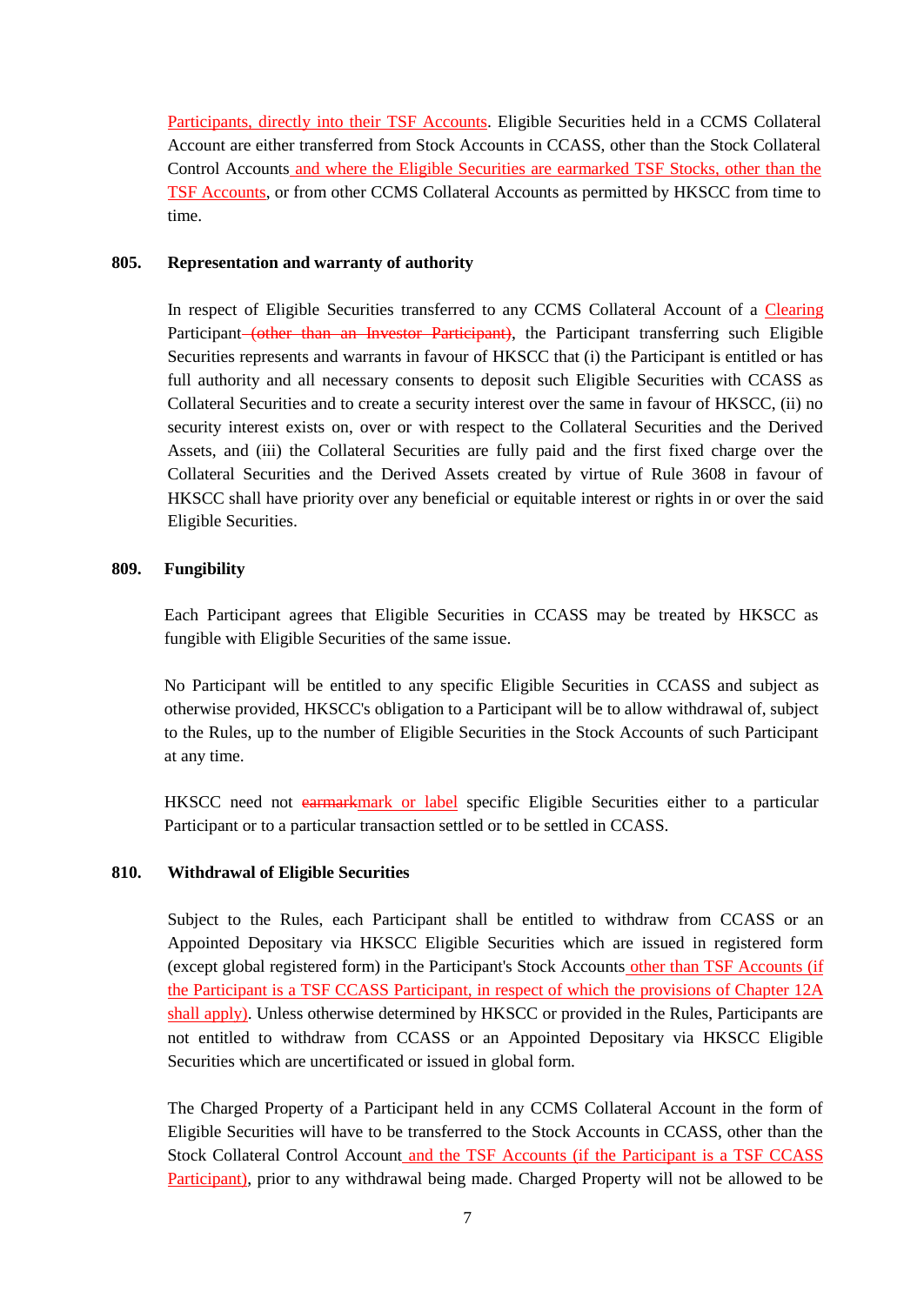used or transferred by the Participant without the express permission of HKSCC. In the event that Eligible Securities are transferred from a Participant's Stock Accounts in CCASS to a collateral account in CCMS maintained by another Recognized Clearing House for the Participant in its capacity as a participant of such Recognized Clearing House, such Eligible Securities will have to be re-transferred to the Participant's Stock Accounts in CCASS, other than the Stock Collateral Control Account and the TSF Accounts (if the Participant is a TSF CCASS Participant), prior to any withdrawal being made. The Recognized Clearing House may withdraw such Eligible Securities from CCASS or otherwise deal with such Eligible Securities in relation to the enforcement of its rights under any charge or security interest granted in its favour by the Participant in respect of such Eligible Securities.

#### **CHAPTER 9**

### **CLEARING SERVICES**

#### **901. Clearance of Exchange Trades**

(ia) Substitution Process

Where at least one of the parties to an Exchange Trade is an NCP, the GCP of that NCP designated for clearing Exchange Trades of such NCP shall become a party to the Exchange Trade as principal in substitution for, and with exactly the same rights and obligations under the Exchange Trade as, that NCP.

In relation to TSF Exchange Trades of a TSF Exchange Participant, the TSF Clearing Participant of that TSF Exchange Participant designated for clearing TSF Exchange Trades of such TSF Exchange Participant shall become a party to the relevant TSF Exchange Trade and the corresponding TSF FX Transaction as principal in substitution for, and with exactly the same rights and obligations under the relevant TSF Exchange Trade and the corresponding TSF FX Transaction as, that TSF Exchange Participant at the same time as the relevant TSF Exchange Trade is effected on the AMS.

#### **CHAPTER 10**

#### **SETTLEMENT SERVICES**

#### **1002. Transactions accepted for settlement**

Transactions accepted for settlement and/or clearance by HKSCC may include:

- (i) Exchange Trades (including TSF Exchange Trades) under the CNS System;
- (ii) Exchange Trades under the Isolated Trades System;
- (iii) Clearing Agency Transactions under the CNS System;
- (iv) Clearing Agency Transactions under the Isolated Trades System;
- (v) transactions arising out of matched Settlement Instructions by two counterparty Participants;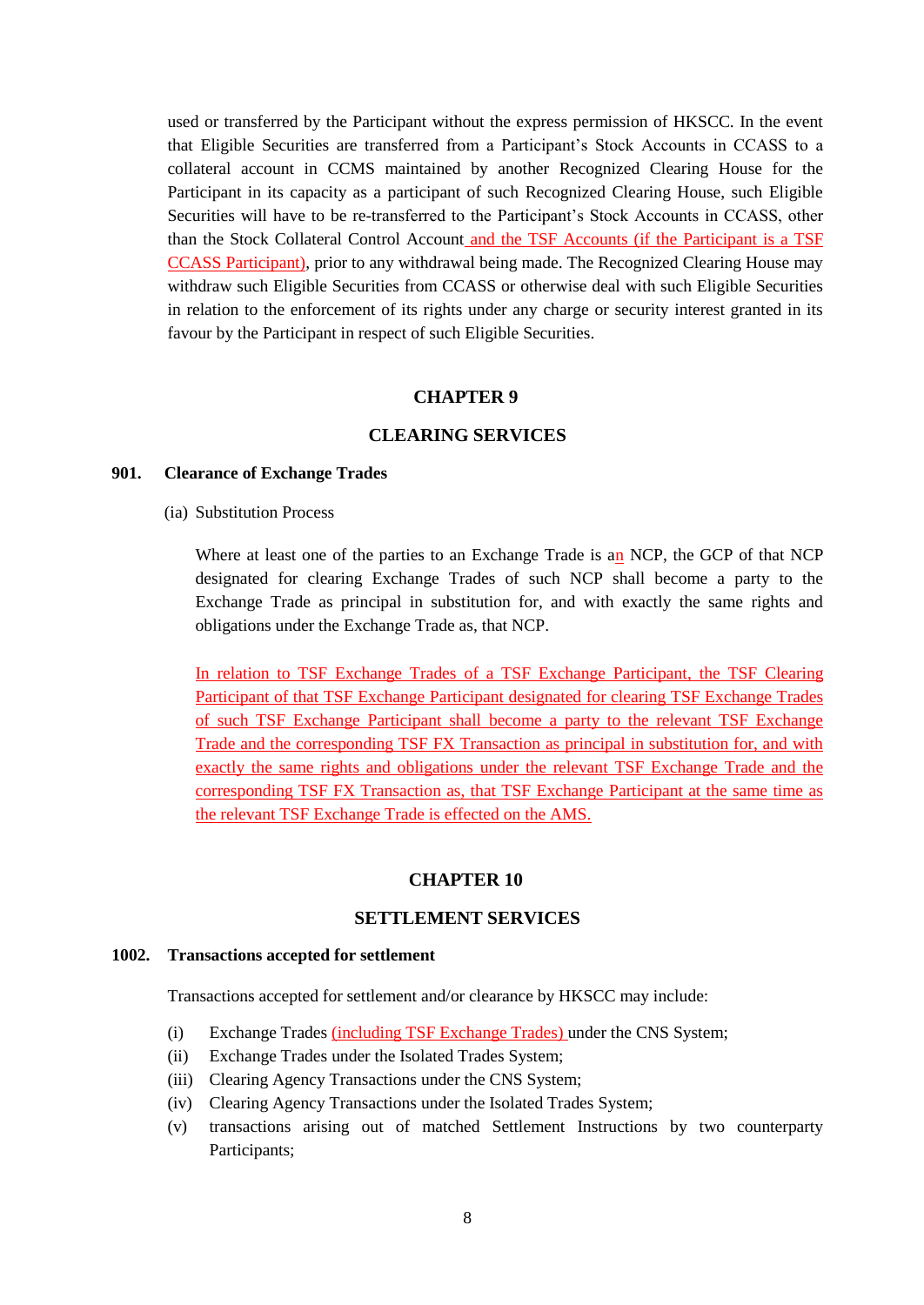- (vi) transactions arising out of input (and authorised, if required) of Investor Settlement Instructions (without affirmation) by Participants or affirmed Investor Settlement Instructions (with affirmation) by Investor Participants concerned;
- (vii) Compulsory Stock Borrowing Transactions in CCASS;
- (viii) transactions arising out of cleared Transfer Instructions and Cross-Border Transfer Instructions by Participants concerned; and
- (ix) such other transactions as HKSCC may from time to time accept for settlement in CCASS (including TSF FX Transactions and Stock Release FX Transactions).

#### **CHAPTER 11**

#### **NOMINEE SERVICES**

#### **1105. Time limit for instructions etc.**

The giving of instructions (other than Electronic Application Instructions for New Issue Shares and Tender Instructions) by a Participant will constitute an undertaking by that Participant to HKSCC that it will maintain not less than the number of the relevant Eligible Securities (in respect of which instructions have been given) in its Stock Accounts, (other than the Stock Collateral Control Account and if the Participant is a TSF CCASS Participant, the TSF Accounts) if the instructions require submission of Eligible Securities, on the record or similar date or the date on which the Participant gives the instruction to HKSCC, as the case may be. If any cash or other consideration is required to be paid or submitted under the action, transaction or matter in respect of which the Participant has given instructions (including Electronic Application Instructions for New Issue Shares and Tender Instructions), to give effect to the instructions, a Participant shall maintain sufficient funds in its Designated Bank Account or make available the other consideration, as the case may be, to enable HKSCC to effect such instructions relating to such actions, transactions or other matters affecting Eligible Securities or New Issue Shares.

#### **CHAPTER 12**

#### **MONEY SETTLEMENT SERVICES**

#### **1202. Participants to authorise HKSCC**

Each Participant shall authorise its Designated Bank or Designated Banks in writing in such form as is from time to time deemed acceptable by HKSCC to (i) give effect to instructions from HKSCC to debit and/or credit its Designated Bank Account(s) and cause payments to be made to its SSA Statement Recipients, HKSCC, other Participants or Issuers (or their receiving bankers), as directed by HKSCC, and (ii) give effect to CHATS Payment Instructions from HKSCC to the Designated Bank(s); and shall take such steps as shall be necessary to ensure this to be the case.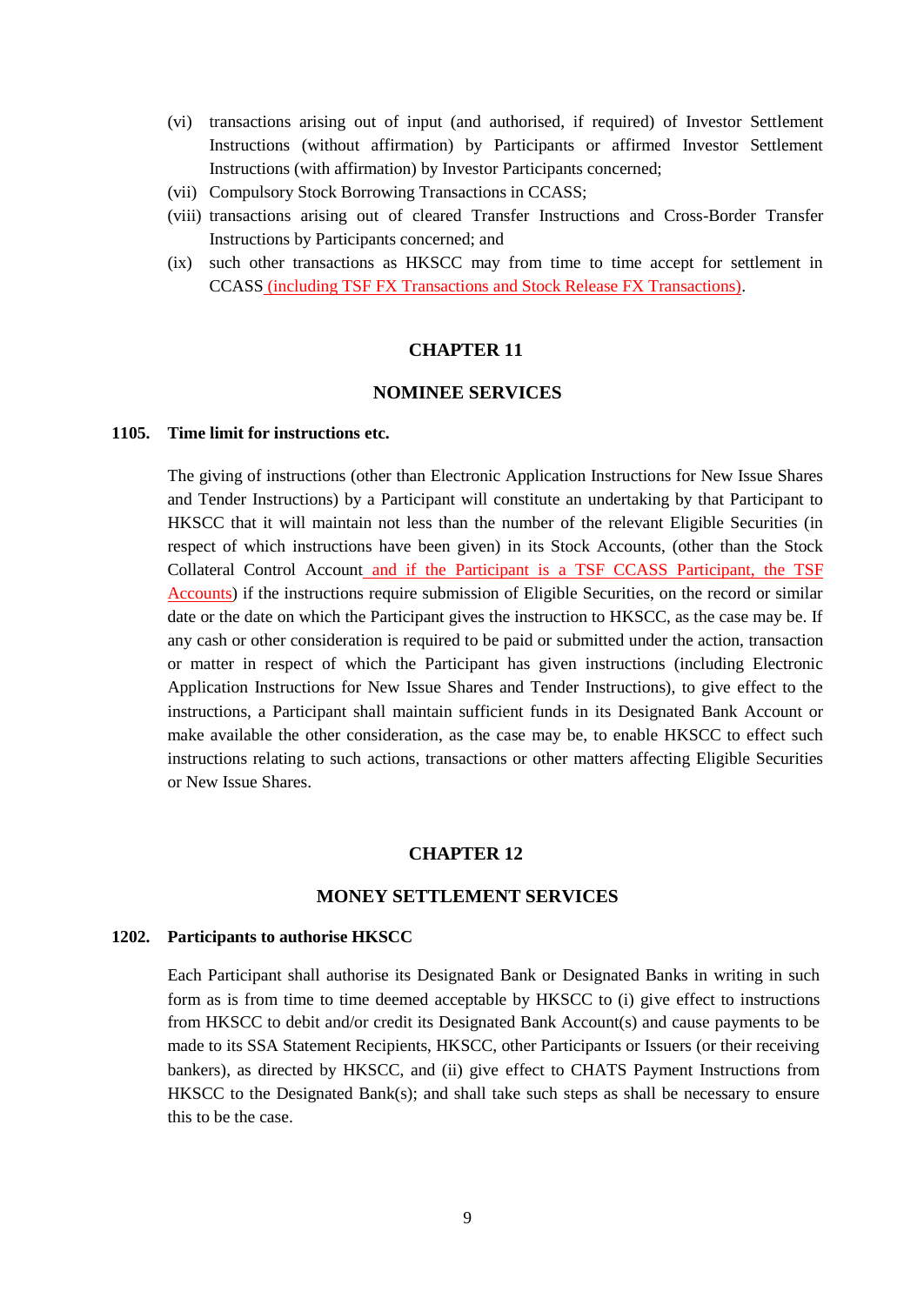Each Participant undertakes not to stop, countermand, or restrain the authority granted to HKSCC and further agrees to ratify and confirm all actions taken by HKSCC in relation to the matters contemplated in Rules 1202 to 1207, and where the Participant is a TSF CCASS Participant, additionally, in relation to the matters contemplated in Rules 12A13 and 12A15.

Each Clearing Participant which is an Exchange Participant is deemed to have authorised HKSCC to disclose information relating to its General Purpose Designated Bank Account to any Issuer and/or its agent subject to the Rules to enable such Issuer or its agent to pay the New Issue Brokerage, if any, into such General Purpose Designated Bank Account.

### **1206A. Payments relating to TSF FX Transactions and Stock Release FX Transactions**

For payments relating to TSF FX Transactions and Stock Release FX Transactions, Rules 12A11 and 12A12 shall apply respectively.

## **CHAPTER 12A**

## **FOREIGN EXCHANGE SERVICES**

### **12A01. The TSF**

HKSCC may, as TSF operator, provide FX Services to TSF Participants for the purpose of facilitating the purchase and sale of TSF Stocks traded on the Exchange based on the following principles:

- (i) HKSCC may provide FX Services to TSF Exchange Participants for the conversion of HKD to RMB (to support TSF Buy FX Orders and TSF Buy FX Transactions) and to TSF Participants for the conversion of RMB to HKD (to support TSF Sell FX Orders, TSF Sell FX Transactions and Stock Release FX Transactions);
- (ii) TSF Exchange Participants which place a TSF Buy FX Order accept that the funds in RMB which HKSCC may provide under the FX Services shall be applied towards the purchase of the relevant TSF Stocks only and accordingly shall only be used for the purposes of settling the corresponding TSF Buy Exchange Trade, when effected on the AMS;
- (iii) For the clearing and settlement of TSF Exchange Trades and for the settlement of the corresponding TSF FX Transactions, in accordance with Rule 901(ia) of the Rules, the rights and obligations of a TSF Exchange Participant under or in relation to a TSF Exchange Trade and the corresponding TSF FX Transaction shall be assumed and taken up, as principal, in substitution for, and with exactly the same rights and obligations under the TSF Exchange Trade and the corresponding TSF FX Transaction, by the TSF Clearing Participant which has been designated by the TSF Exchange Participant for clearing TSF Exchange Trades; and where a TSF Exchange Participant is itself a TSF Clearing Participant, such rights and obligations shall be assumed by it as Direct Clearing Participant under the Rules;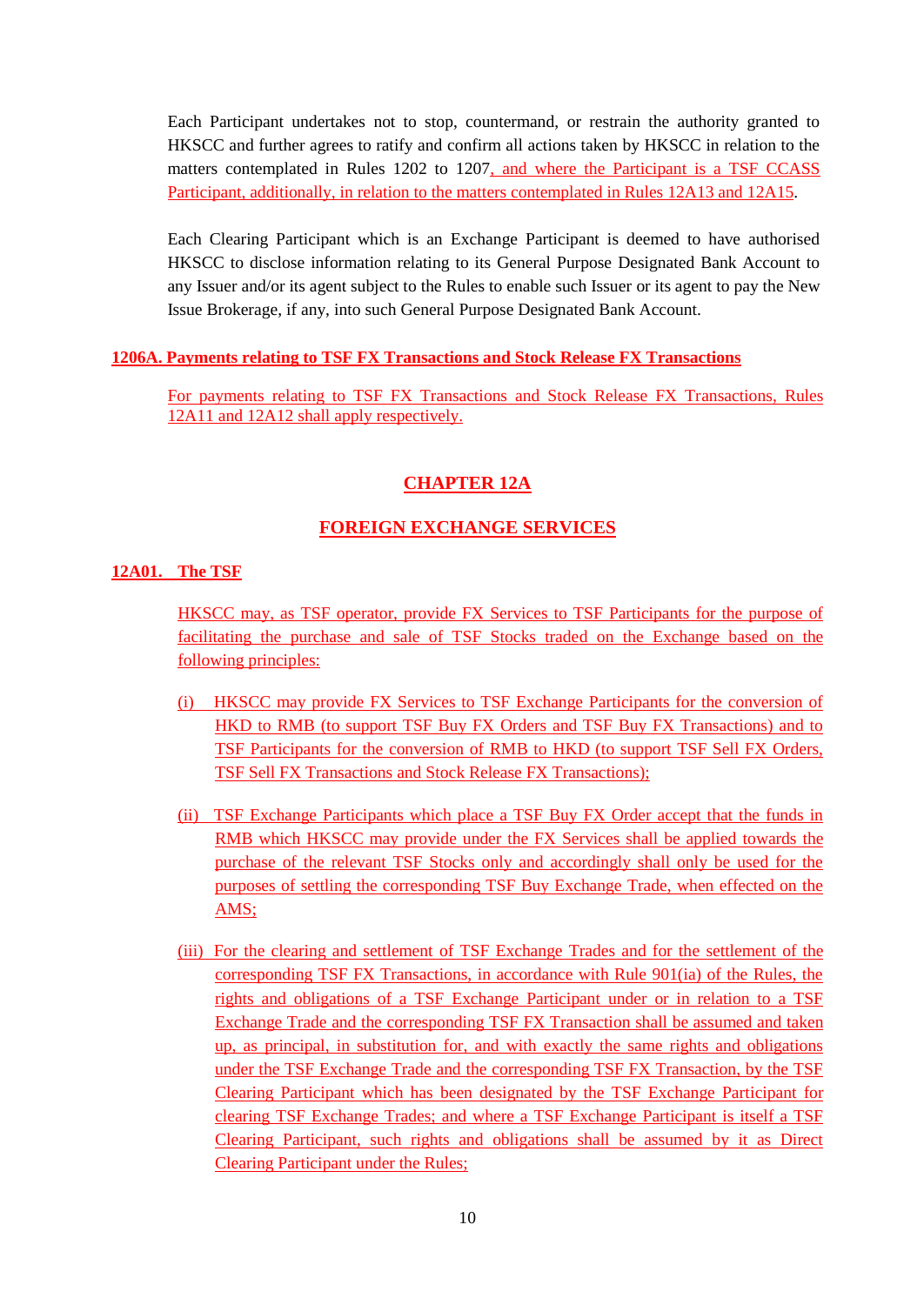- (iv) For the purposes of providing the FX Services and fulfilling its obligations arising from the provision of such services, HKSCC may acquire RMB from, and sell RMB to, one or several TSF Partner Banks on a principal-to-principal basis. Subject to obtaining such RMB funding from TSF Partner Banks, HKSCC may provide the FX Services to TSF Participants also on a principal-to-principal basis. Accordingly, the provision of FX Services for a TSF FX Order and for the settlement of a TSF FX Transaction or a Stock Release FX Transaction is conditional and dependent on the relevant TSF Partner Bank providing FX rates to HKSCC and delivering to HKSCC the relevant funds in RMB or HKD, as the case may be;
- (v) TSF Stocks purchased with the support of the TSF shall be earmarked as such; held in TSF Accounts as prescribed by these Rules; and be subject to restrictions on transfer to other Stock Accounts and withdrawal of share certificates from CCASS;
- (vi) TSF Participants wishing to sell earmarked TSF Stocks shall, except where a Stock Release Request is accepted by HKSCC or otherwise permitted under the Rules, be obliged to sell such TSF Stocks through the use of the TSF and to accept the sale proceeds of such TSF Stocks in HKD;
- (vii) The sale of earmarked TSF Stocks through the use of the TSF will result in the deearmarking of the TSF Stocks. De-earmarking can also be effected through the submission of a Stock Release Request to HKSCC in accordance with the Rules and the Operational Procedures;
- (viii) In the event that HKSCC is unable to obtain RMB or HKD from TSF Partner Banks, HKSCC shall have the option to exercise its powers as set out in Rule 12A20 without obtaining the prior consent of any person; and
- (ix) The terms and conditions for the provision of the FX Services as set out in these Rules and the Operational Procedures may be amended by HKSCC from time to time. Without prejudice to Rules 102 and 103, HKSCC may impose additional requirements or special conditions on the provision of the FX Services whenever it considers appropriate. Further, HKSCC may vary, modify, waive or disapply these Rules to suit the circumstances of a particular situation as a variety of circumstances may exist which require it to make ad hoc decisions in relation to the operation of the TSF. Specifically, HKSCC has the power to suspend or cease to provide the FX Services temporarily or permanently in its sole and absolute discretion.

#### **12A02. TSF Participants**

Only TSF Participants will be permitted to use the TSF.

There are two categories of TSF Participants: TSF Exchange Participants and TSF CCASS Participants. The Exchange has the power to accept Exchange Participants as TSF Exchange Participants and HKSCC has the power to accept Participants as TSF CCASS Participants. An entity may be accepted as a TSF Exchange Participant and a TSF CCASS Participant.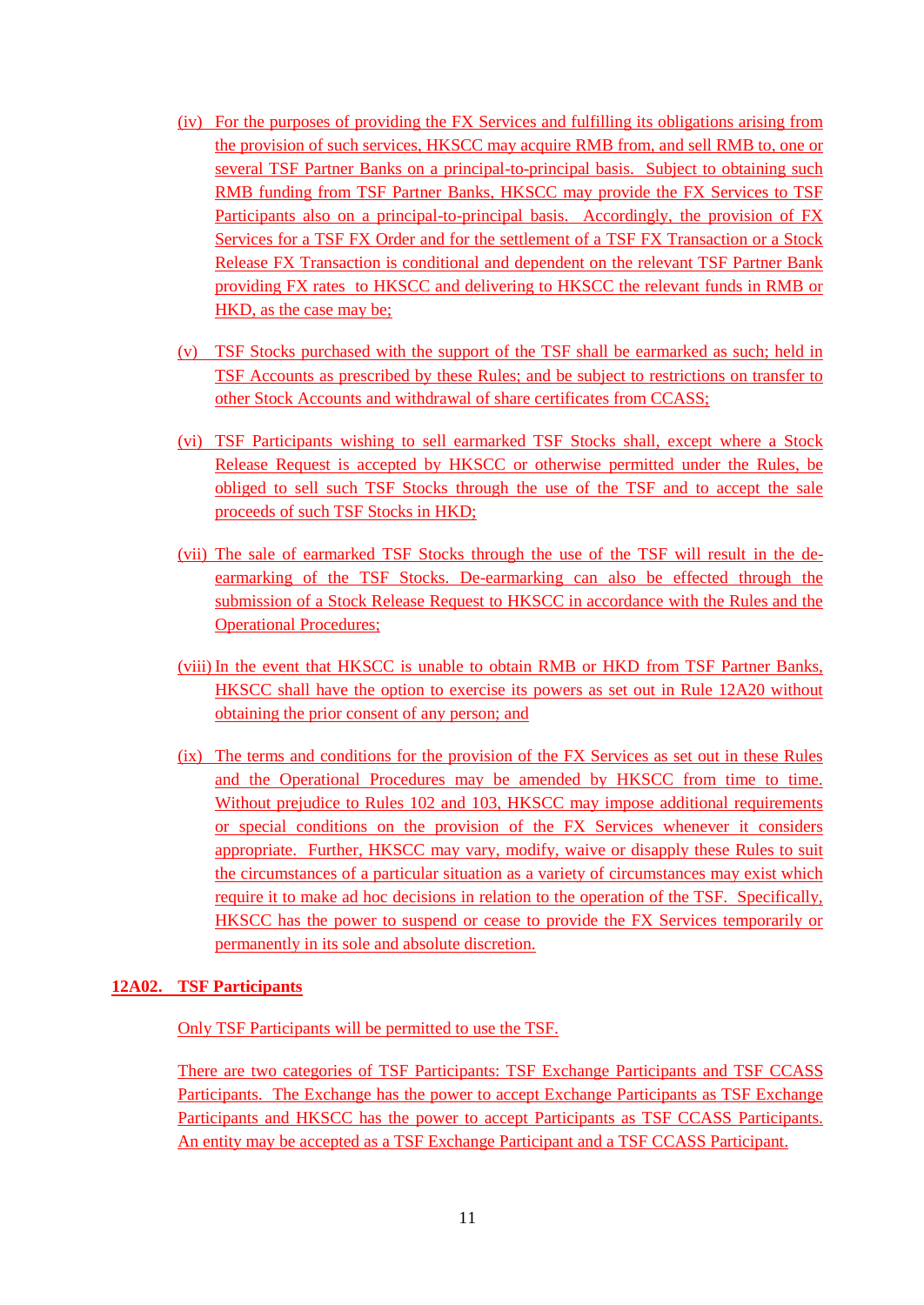There are two categories of TSF CCASS Participants: TSF Clearing Participants and TSF Custodian Participants. HKSCC may by notice from time to time prescribe the eligibility criteria for Participants to be accepted for registration and to remain registered as TSF CCASS Participants.

### **12A03. Criteria for registration as TSF CCASS Participants**

- (i) Only the following categories of Participants shall be eligible to apply for registration and to remain registered as TSF CCASS Participants:
	- (a) Direct Clearing Participants;

(b) General Clearing Participants; and

(c) Custodian Participants.

(ii) For the avoidance of doubt, the following categories of Participants shall not be eligible to apply for registration as TSF CCASS Participants:

(a)Investor Participants;

(b) Stock Lender Participants;

(c)Stock Pledgee Participants; and

- (d) Clearing Agency Participants.
- (iii) In the case of a Clearing Participant, to be accepted for registration and to remain registered as a TSF Clearing Participant, it must:
	- (a) meet the TSF Participant Registration Criteria; and
	- (b) be approved as a TSF Clearing Participant and such approval must not have been withdrawn by HKSCC.
- (iv) In the case of a Custodian Participant, to be accepted for registration and to remain registered as a TSF Custodian Participant, it must:
	- (a) meet the TSF Participant Registration Criteria; and
	- (b) be approved as a TSF Custodian Participant and such approval must not have been withdrawn by HKSCC.
- (v) A Participant wishing to apply for registration as a TSF CCASS Participant must apply to HKSCC in writing in such form as HKSCC may from time to time prescribe. HKSCC's decision in respect of an application shall be final and conclusive. Where an application is rejected, HKSCC is not obliged to give any reasons for its decision.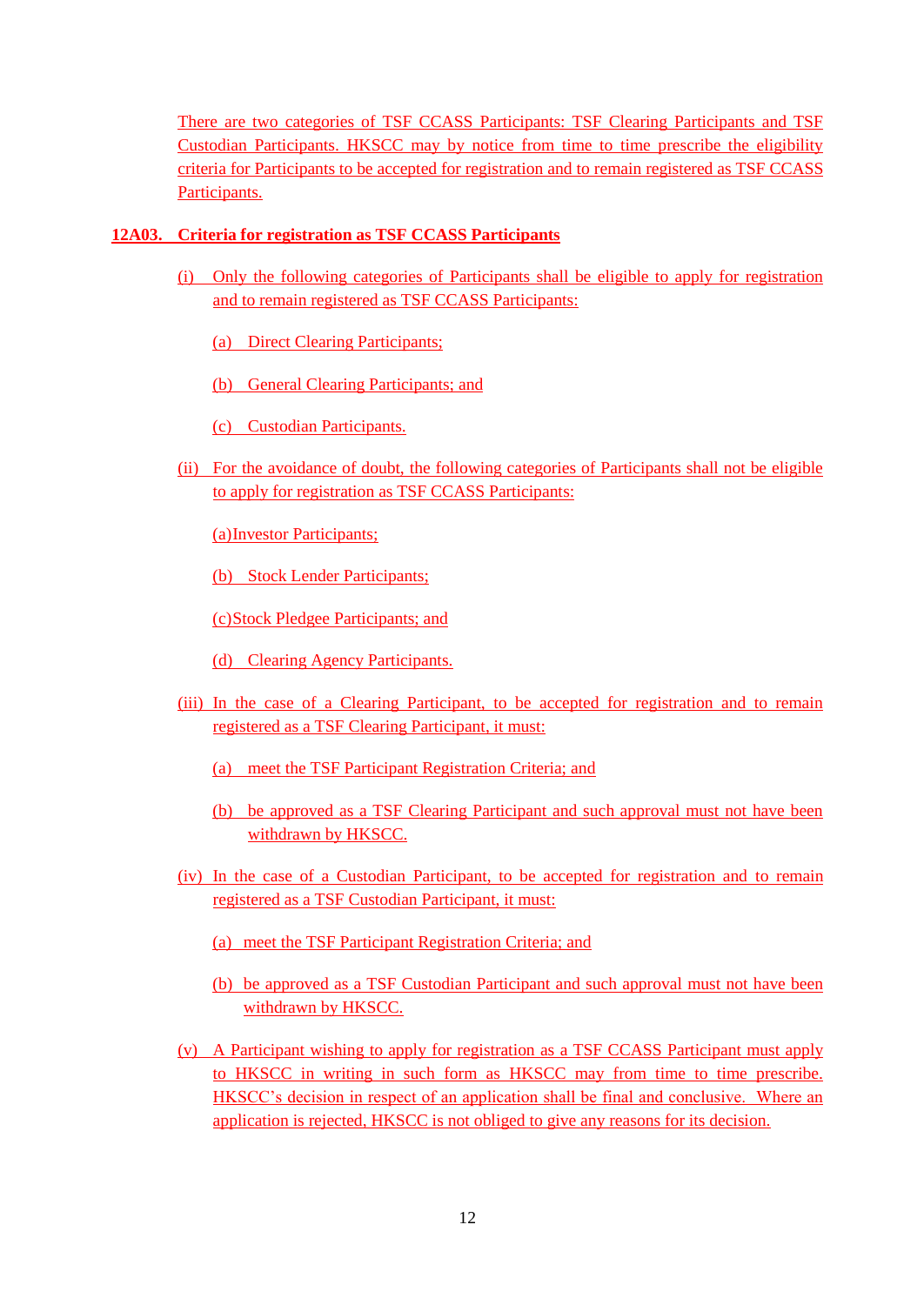#### **12A04. TSF Stocks**

HKSCC may establish and maintain a list of TSF Stocks designated as eligible to be traded on the Exchange with the support of the TSF. The list of TSF Stocks may be amended by HKSCC from time to time in its absolute discretion. HKSCC may publish the list of TSF Stocks on the HKEx website or by such other means as it considers appropriate.

Unless HKSCC otherwise determines, the TSF shall only be available for supporting the trading of Eligible Securities in the form of shares (the par value of which may be denominated in any currency) which are accepted for trading on the Exchange in RMB and which are included in the list of TSF Stocks.

## **12A05. FX Services**

HKSCC may provide FX Services to TSF Participants in respect of TSF FX Orders, TSF FX Transactions and Stock Release FX Transactions. HKSCC reserves the right to impose a fee on the provision of the FX Services.

In the case of TSF Buy FX Orders and TSF Buy FX Transactions, provision of the FX Services involves HKSCC selling RMB to a TSF Participant on a principal-to-principal basis through the conversion of HKD to RMB.

In the case of TSF Sell FX Orders, TSF Sell FX Transactions and Stock Release FX Transactions, provision of the FX Services involves HKSCC buying RMB from a TSF Participant on a principal-to-principal basis through the conversion of RMB to HKD.

The FX Services will not be provided to support the trading of Eligible Securities which are not TSF Stocks.

## **12A06. Trades supported by TSF**

TSF is only available for trades:

- (i) which are designated by a TSF Exchange Participant as trades which require the FX Services and are effected on the AMS in accordance with the Exchange Rules; and
- (ii) which are Exchange Trades accepted by HKSCC for settlement under the CNS System in accordance with the Rules.

#### **12A07. Trades and transactions not supported by TSF**

#### TSF is not available to:

- (i) any trades that are not accepted by HKSCC for settlement under the CNS System or are settled under an Isolated Trade System;
- (ii) any SI, ISI, STI or Clearing Agency Transactions; and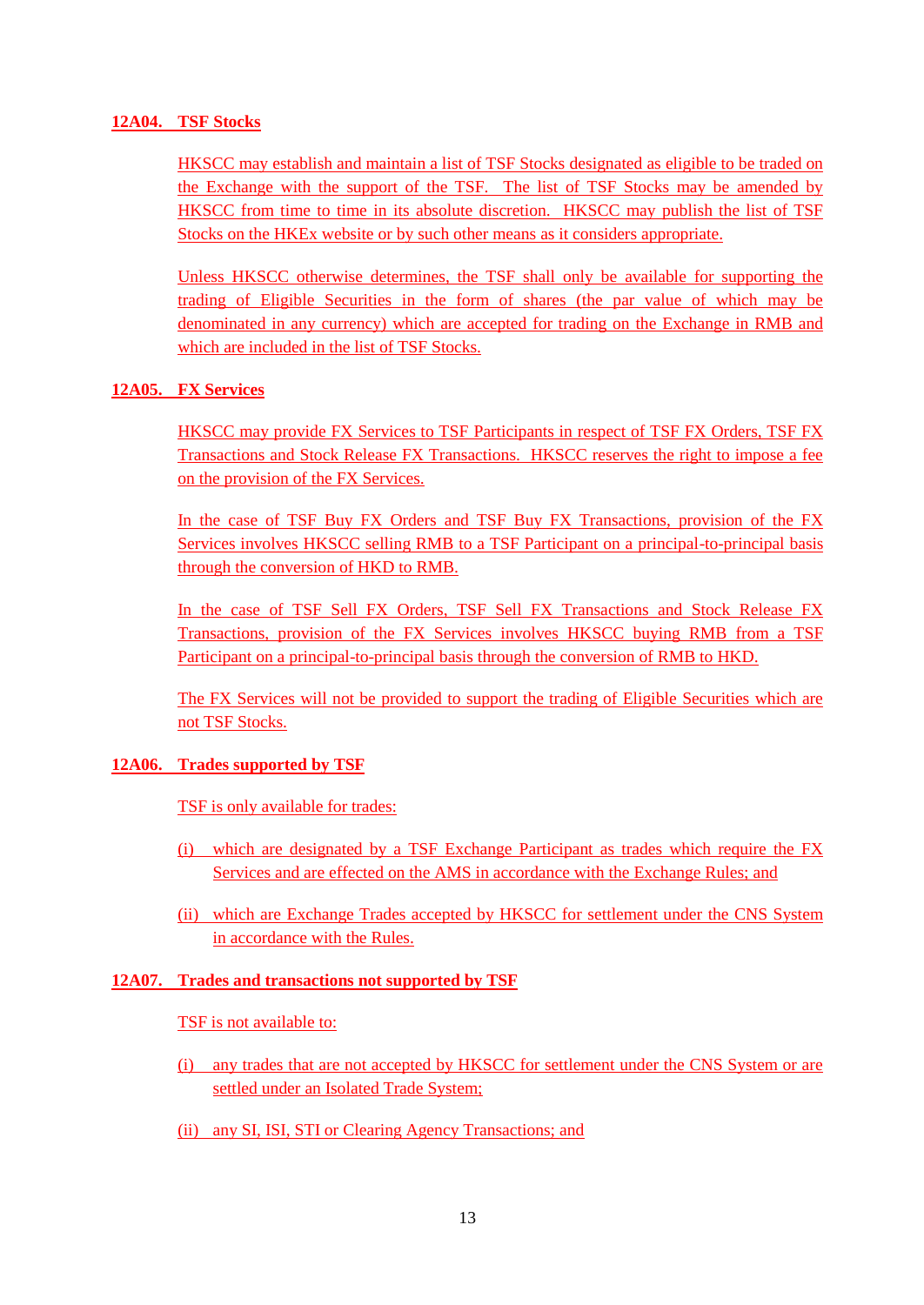(iii) any trades which have not been designated by a TSF Exchange Participant as requiring the FX Services.

## **12A08. TSF Accounts**

Upon registration of a Participant as a TSF CCASS Participant, HKSCC may allocate a TSF Principal Account and a TSF Segregated Account for the use of such Participant. The TSF Accounts are in addition to the Stock Accounts allocated to such Participant under Rule 601.

The TSF Accounts are Stock Accounts established within CCASS in the name of a TSF CCASS Participant for the sole purpose of holding earmarked TSF Stocks.

A TSF Principal Account is the main Stock Account where earmarking or de-earmarking of TSF Stocks is effected through the transfer of TSF Stocks into or out of this TSF Principal Account. The TSF Principal Account is the account which HKSCC may credit TSF Stocks to where a TSF Buy Exchange Trade has been cleared and settled and the account which HKSCC may debit earmarked TSF Stocks from for the settlement of a TSF Sell Exchange Trade.

A TSF Segregated Account is for the sole purpose of holding earmarked TSF Stocks. This account may be used by a TSF CCASS Participant to hold earmarked TSF Stocks for its clients as a segregated client account or for its own proprietary use.

Details regarding the TSF Accounts are set out in the Operational Procedures.

## **12A09. Earmarking and De-earmarking of TSF Stocks**

All TSF Stocks purchased through the TSF shall be earmarked as such and shall be held in CCASS in either a TSF Principal Account or a TSF Segregated Account. Earmarking of TSF Stocks restricts the physical withdrawal of share certificates of the TSF Stocks by TSF Participants from CCASS.

TSF Participants wishing to sell earmarked TSF Stocks must do so by way of a TSF Sell Exchange Trade through the TSF and must accept the sale proceeds in HKD. The sale of earmarked TSF Stocks through the TSF shall result in de-earmarking of the TSF Stocks. Deearmarking of earmarked TSF Stocks can also be effected by the submission of a Stock Release Request as referred to in Rule 12A12.

TSF Stocks shall only be transferred into a TSF Principal Account or a TSF Segregated Account, as the case may be, in the following circumstances:

- (i) following the settlement of a TSF Buy Exchange Trade by a TSF Clearing Participant;
- (ii) where a TSF CCASS Participant receives earmarked TSF Stocks from another TSF CCASS Participant's TSF Account;
- (iii) by transfer between a TSF Principal Account and a TSF Segregated Account of the same TSF CCASS Participant and vice versa; or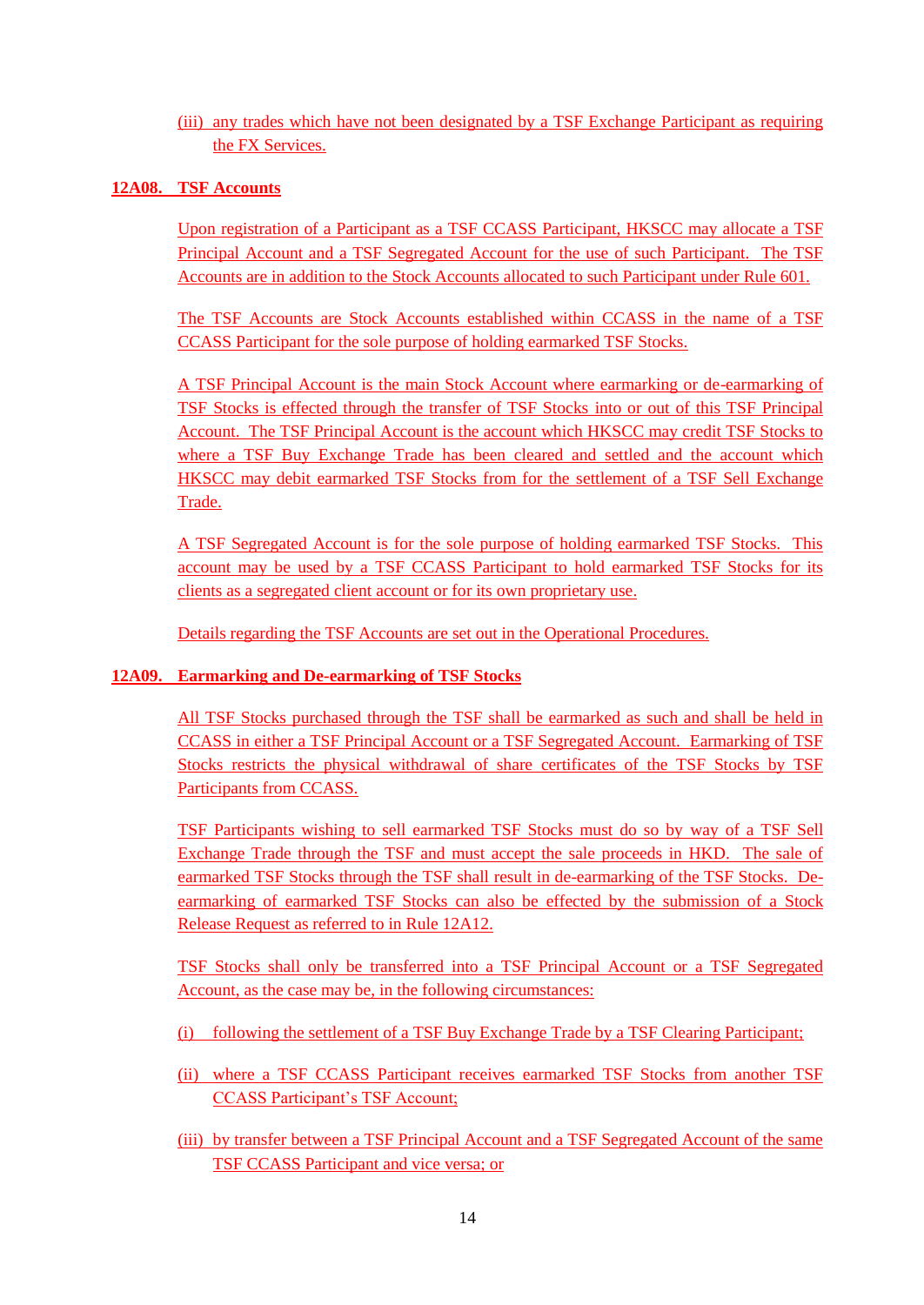(iv) by transfer of share entitlements from an Entitlement Account to a TSF Principal Account of the same TSF CCASS Participant.

All earmarked TSF Stocks shall only be transferred out of a TSF Principal Account or a TSF Segregated Account, as the case may be, in the following circumstances:

- (i) by transfer to the Stock Clearing Account of a TSF CCASS Participant for settlement of a TSF Sell Exchange Trade;
- (ii) upon a release following HKSCC's acceptance of a Stock Release Request;
- (iii) by transfer to another TSF CCASS Participant's TSF Account;
- (iv) by transfer between a TSF Principal Account and a TSF Segregated Account of the same TSF CCASS Participant and vice versa; or
- (v) upon a release (with or without conditions being imposed) as HKSCC may determine in its absolute discretion, upon the TSF ceasing to operate or upon a temporary suspension of the FX Services or in other circumstances in which HKSCC considers such release appropriate.

For the avoidance of doubt, the requirement under this Rule shall also apply to TSF Stocks which have been purchased with the support of the TSF but become the subject of a share split where an Issuer increases its issued share capital by dividing existing shares into multiple shares, or a share consolidation where an Issuer decreases its issued share capital by replacing existing shares with a smaller number of shares.

#### **12A10. RMB FX Rates**

On any Trading day when the FX Services are available and when the TSF has not been temporarily suspended or ceased to operate, the following rates will be published on the HKEx website or by such other means as HKSCC considers appropriate:

- (i) The RMB Buy Indicative FX Rate: In relation to HKSCC offering the FX Service of buying RMB, this is the indicative RMB buy rate, expressed as the amount of HKD per one RMB, for TSF Sell FX Orders input by TSF Exchange Participants during the Pre-Opening Session, the Morning Session or the Afternoon Session, as the case may be, of the relevant Trading day, to be published by HKSCC at approximately 9:30 a.m. for the Pre-opening Session and the Morning Session (if any), and at approximately 1:00 p.m. for the Afternoon Session (if any).
- (ii) The RMB Sell Indicative FX Rate: In relation to HKSCC offering the FX Service of selling RMB, this is the indicative RMB sell rate, expressed as the amount of HKD per one RMB, for TSF Buy FX Orders input by TSF Exchange Participants during the Pre-Opening Session, the Morning Session or the Afternoon Session, as the case may be, of the relevant Trading day, to be published by HKSCC at approximately 9:30 a.m. for the Pre-opening Session and the Morning Session (if any), and at approximately 1:00 p.m. for the Afternoon Session (if any).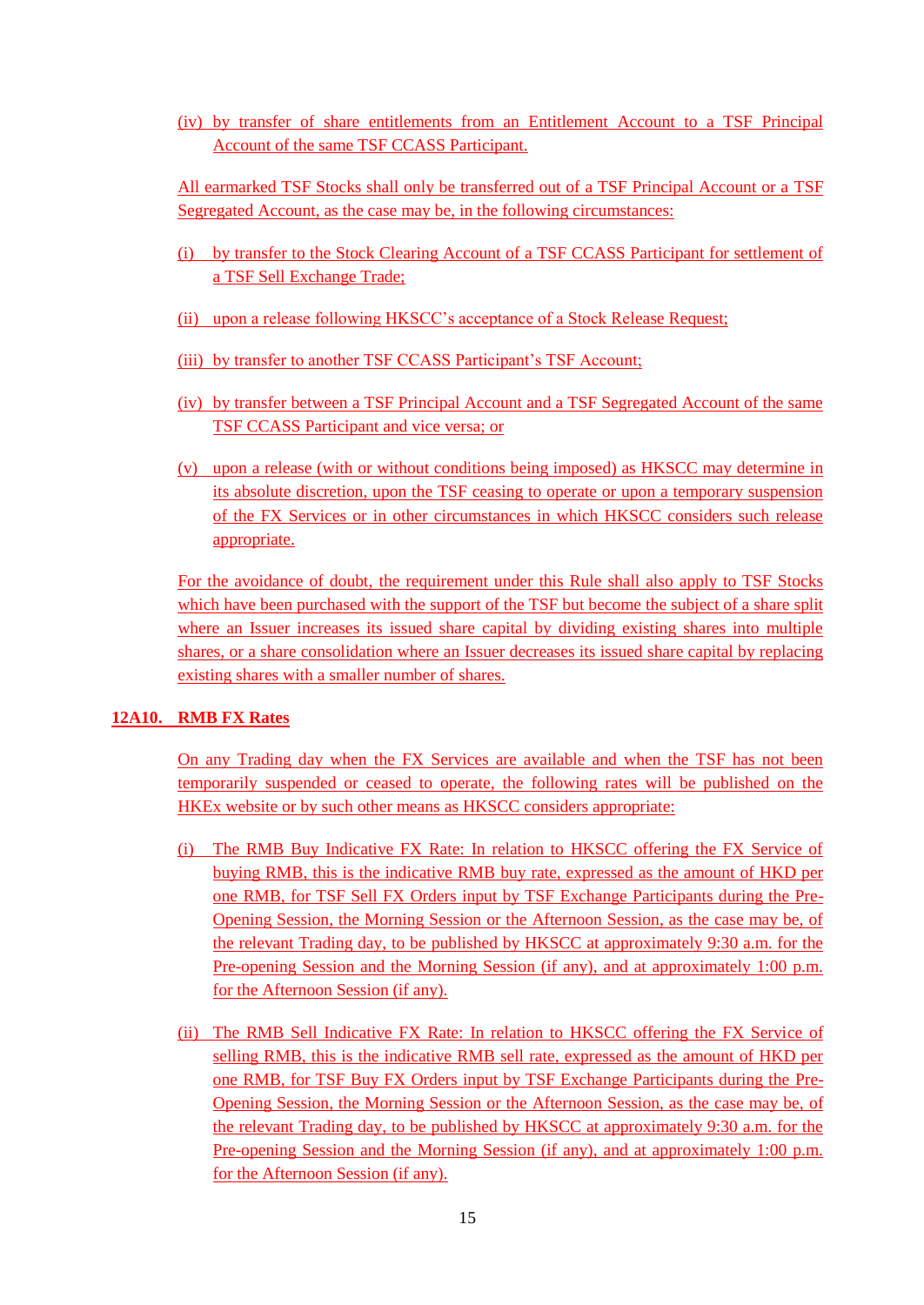- (iii) The RMB Buy Final FX Rate: In relation to HKSCC offering the FX Service of buying RMB, this is the RMB buy rate specified by HKSCC, expressed as the amount of HKD per one RMB, that shall apply to the settlement of TSF Sell FX Transactions generated during the Pre-Opening Session, the Morning Session or the Afternoon Session, as the case may be, of the relevant Trading day, provided that such RMB buy rate shall not be lower than the RMB Buy Indicative FX Rate published by HKSCC for the relevant trading session on the relevant Trading day. The RMB Buy Final FX Rate for TSF Sell FX Transactions generated during the Pre-opening Session and the Morning Session (if any) will be published at approximately 12:45 p.m., and the RMB Buy Final FX Rate for TSF Sell FX Transactions generated during the Afternoon Session (if any) will be published at approximately 4:45 p.m., of a Trading day.
- (iv) The RMB Sell Final FX Rate: In relation to HKSCC offering the FX Service of selling RMB, this is the RMB sell rate specified by HKSCC, expressed as the amount of HKD per one RMB, that shall apply to the settlement of TSF Buy FX Transactions generated during the Pre-Opening Session, the Morning Session or the Afternoon Session, as the case may be, of the relevant Trading day, provided that such RMB sell rate shall not be higher than the RMB Sell Indicative FX Rate published by HKSCC for the relevant trading session on the relevant Trading day. The RMB Sell Final FX Rate for TSF Buy FX Transactions generated during the Pre-opening Session and the Morning Session (if any) will be published at approximately 12:45 p.m., and the RMB Sell Final FX Rate for TSF Buy FX Transactions generated during the Afternoon Session (if any), will be published at approximately 4:45 p.m., of a Trading day.

HKSCC may in its discretion determine to publish the FX rates set out in this Rule at such other times as it considers appropriate, whether due to a change in the trading hours of the Exchange or otherwise.

For the avoidance of doubt, where any order for the sale or purchase of TSF Stocks input into the AMS by a TSF Exchange Participant during the Morning Session is not effected during that Session but is transferred to the Afternoon Session of a Trading day for execution:

- (a) the RMB Buy Indicative FX Rate or the RMB Sell Indicative FX Rate published by HKSCC for the Afternoon Session shall apply to the corresponding TSF FX Order; and
- (b) where the order is effected on the AMS during the Afternoon Session, the RMB Buy Final FX Rate or the RMB Sell Final FX Rate published by HKSCC for the Afternoon Session shall apply to the corresponding TSF FX Transaction.

## **12A11. TSF Exchange Trades and TSF FX Transactions**

Subject to Trade Amendments as allowed by the Exchange Rules and the publication of the FX rates referred to in Rule 12A10 on the relevant Trading day, upon effecting a TSF Exchange Trade on the AMS, a TSF FX Transaction relating to the corresponding TSF FX Order shall automatically be generated for the purpose of settlement of the TSF Exchange Trade.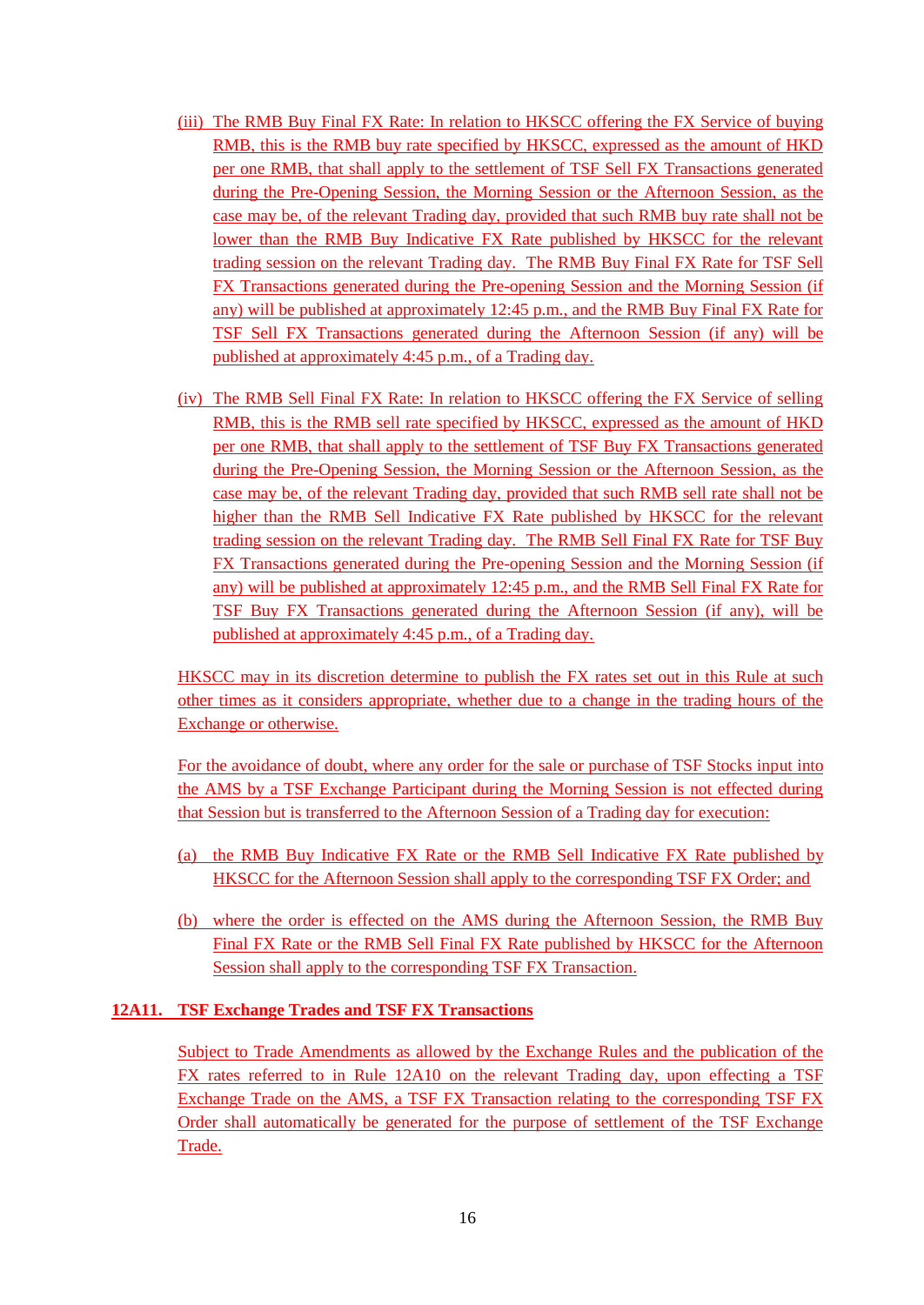A TSF Participant's obligation under a TSF FX Transaction represents an unconditional and irrevocable commitment to buy RMB from or sell RMB to HKSCC at the applicable RMB Sell Final FX Rate or RMB Buy Final FX Rate. Subject to the Rules and the Operational Procedures, TSF FX Transactions shall be settled by TSF Clearing Participants on the same Settlement Day on which the corresponding TSF Exchange Trades are settled by the delivery to HKSCC of the relevant funds in RMB at the applicable RMB Buy Final FX Rate (in respect of a TSF Sell FX Transaction), or in HKD at the applicable RMB Sell Final FX Rate (in respect of a TSF Buy FX Transaction). Procedures on the settlement of TSF FX Transactions and related provisions are set out in the Operational Procedures.

## **12A12. Stock Release Requests and Stock Release FX Transactions**

If a TSF CCASS Participant wishes to de-earmark earmarked TSF Stocks or to release earmarked TSF Stocks from the restrictions referred to in Rule 12A09 without selling them, it may effect a book-entry movement of the relevant number of earmarked TSF Stocks from its relevant TSF Account to any other Stock Account (except a Stock Collateral Control Account and an SSA with Statement Service) by inputting and authorising a Stock Release Request for submission to HKSCC.

Unless HKSCC otherwise determines, HKSCC shall notify its acceptance of a Stock Release Request through CCASS after validation of such Request.

Upon the submission of a Stock Release Request by a TSF CCASS Participant, the Participant shall be deemed to have placed an irrevocable order to sell RMB to HKSCC for HKD in respect of the amount representing the total market value of the earmarked TSF Stocks based on the closing price of the TSF Stocks on the Trading day immediately preceding the day on which the Stock Release Request was submitted, as recorded on the Exchange, at the FX rate set out in this Rule.

Upon HKSCC's acceptance of a Stock Release Request, a Stock Release FX Transaction shall automatically be generated and unless HKSCC otherwise determines, the transfer or debit of the specified number of earmarked TSF Stocks from the TSF CCASS Participant's relevant TSF Account to its other designated Stock Account will be effected. Such transfer, if permitted, shall have the effect of de-earmarking the relevant earmarked TSF Stocks and releasing the TSF Stocks from the restrictions set out in Rule 12A09.

Under a Stock Release FX Transaction, the relevant TSF CCASS Participant shall be deemed to have agreed, on an irrevocable and unconditional basis, to pay an amount in RMB representing the total market value of the earmarked TSF Stocks referred to above to HKSCC on the second Settlement Day after the day on which HKSCC accepts the Stock Release Request, and subject to the relevant TSF Partner Bank delivering the relevant funds in HKD to HKSCC, settlement of the Stock Release FX Transaction will be effected by HKSCC causing a credit to the relevant Designated Bank Account of the TSF CCASS Participant with an amount in HKD representing the equivalent of the RMB amount paid by the TSF CCASS Participant on the same Settlement Day, by reference to the following FX rates: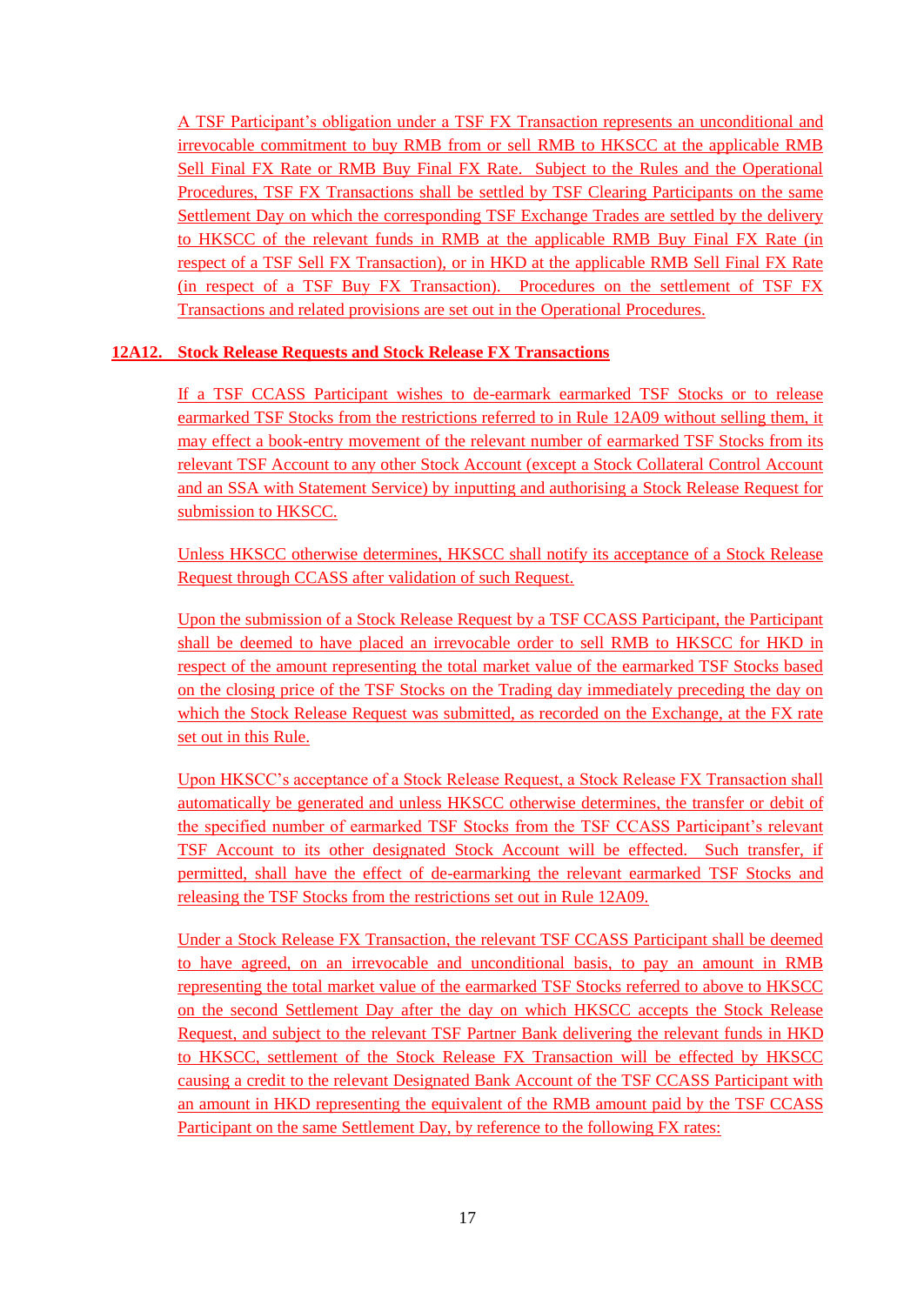- (i) where a Stock Release Request is accepted by HKSCC at or before 12:00 noon on a Trading day, the applicable FX rate shall be the RMB Buy Final FX Rate published at approximately 12:45 p.m. on that Trading day; and
- (ii) where a Stock Release Request is accepted by HKSCC after 12:00 noon on a Trading day, the applicable FX rate shall be the RMB Buy Final FX Rate published at approximately 4:45 p.m. on that Trading day.

Detailed procedures on the submission and acceptance of Stock Release Requests and related provisions are set out in the Operational Procedures.

## **12A13. Extent of HKSCC's authority**

In addition to Rule 1203, HKSCC shall be authorised to cause credits and debits to be made to the HKD and/or RMB Designated Bank Account(s) in relation to the following:

- (i) with respect to TSF Clearing Participants, the money obligations due to or from such Participants by or to HKSCC in relation to TSF Exchange Trades under the CNS System and all other money payments in relation thereto;
- (ii) with respect to TSF CCASS Participants, the money obligations due to or from such Participants by or to HKSCC in relation to TSF FX Transactions and/or Stock Release **FX Transactions;**
- (iii) with respect to TSF CCASS Participants, the payment or settlement of all other sums owing and obligations between HKSCC and the TSF CCASS Participants (including, without limitation, the fees and expenses payable hereunder) as contemplated in the Rules and all other sums which HKSCC may be authorised by such Participants to collect from time to time.

HKSCC reserves the right to debit or credit the HKD and/or RMB Designated Bank Account(s) of each TSF CCASS Participant to rectify erroneous payments made to or received from TSF CCASS Participants and shall notify affected TSF CCASS Participants if it exercises this right.

In relation to money obligations in respect of TSF FX Transactions and Stock Release FX Transactions to be settled via CPIs, HKSCC shall be authorised to generate CPIs in relation to such transactions to the HKD and/or RMB Designated Banks of paying TSF CCASS Participants in accordance with the Operational Procedures.

## **12A14. Collateral**

Without prejudice to any other provisions of the Rules, HKSCC shall be entitled from time to time to require a TSF CCASS Participant which is (pursuant to Rule 901(ia)) a party to a TSF FX Transaction or (pursuant to Rule 12A12) a party to a Stock Release FX Transaction to pay to it forthwith on demand a cash sum of such amount as HKSCC shall consider appropriate as Collateral to be held by HKSCC as security for the performance of the TSF CCASS Participant's obligations and liabilities under a TSF FX Transaction or a Stock Release FX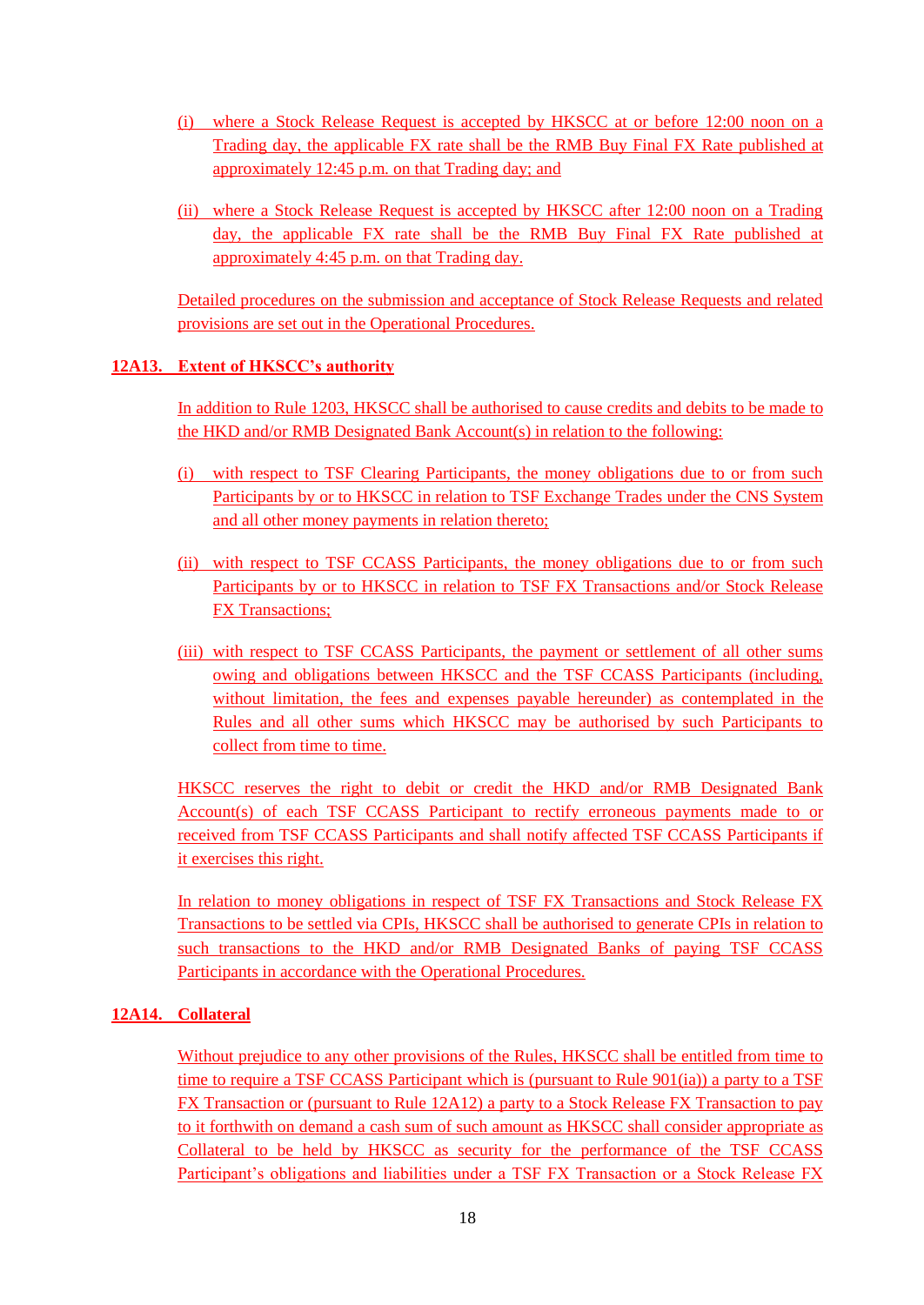Transaction or to be applied in or towards the satisfaction of such obligations and liabilities, the payment of any sums or expenses incurred by HKSCC in respect of such TSF FX Transaction or Stock Release FX Transaction (including fees arising from a reversal of any transactions) or the payment of any fees or penalties due to or imposed by HKSCC from time to time.

Where Collateral is paid to HKSCC under this Rule, HKSCC shall have the right to apply all or part of the Collateral at any time without prior notice being given to a TSF CCASS Participant in or towards satisfaction or payment of the obligations and liabilities (actual or contingent) of such Participant as referred to above, and the only obligation of HKSCC in respect of such Collateral received shall be to pay the TSF CCASS Participant an amount equal to the balance remaining after satisfaction of all such obligations and liabilities.

A TSF CCASS Participant providing Collateral to HKSCC under this Rule represents and warrants to HKSCC that it has title and authority to provide such Collateral to HKSCC free from all encumbrances and third party rights of any nature whatsoever; and shall not create or permit to subsist any encumbrance over all or any part of the Collateral.

## **12A15. Set-off**

HKSCC shall be entitled to apply any sums denominated in any currency standing to the credit of any account with HKSCC of a TSF CCASS Participant in satisfaction of any sum denominated in any currency due or payable by such TSF CCASS Participant to HKSCC, whether actual or contingent, and whether solely or jointly with any other person.

Any agreement between a TSF CCASS Participant and HKSCC to the contrary notwithstanding, if a TSF CCASS Participant has multiple Designated Bank Accounts (which shall include RMB Designated Bank Accounts), HKSCC may treat them as one account for the purposes of these Rules.

For the purpose of this Rule, HKSCC is authorised to purchase with sums denominated in any currency standing to the credit of any such account such other currencies as may be necessary to effect such application and any agreement relating to such credit balance shall be deemed to incorporate a provision entitling HKSCC so to apply such credit balance whether or not the same is held on any special terms (including where it shall only be repayable at some future date).

HKSCC shall not be obliged to exercise its rights under this Rule.

## **12A16. HKSCC's obligations**

The provision of the FX Services by HKSCC and HKSCC's obligations to settle a TSF FX Transaction or a Stock Release FX Transaction are at all times conditional and dependent on the relevant TSF Partner Bank providing FX rates to HKSCC and delivering RMB or HKD to HKSCC on the relevant settlement day. Accordingly, should a TSF Partner Bank fail to deliver funds or sufficient funds in the relevant currency on the relevant settlement day, HKSCC is entitled not to: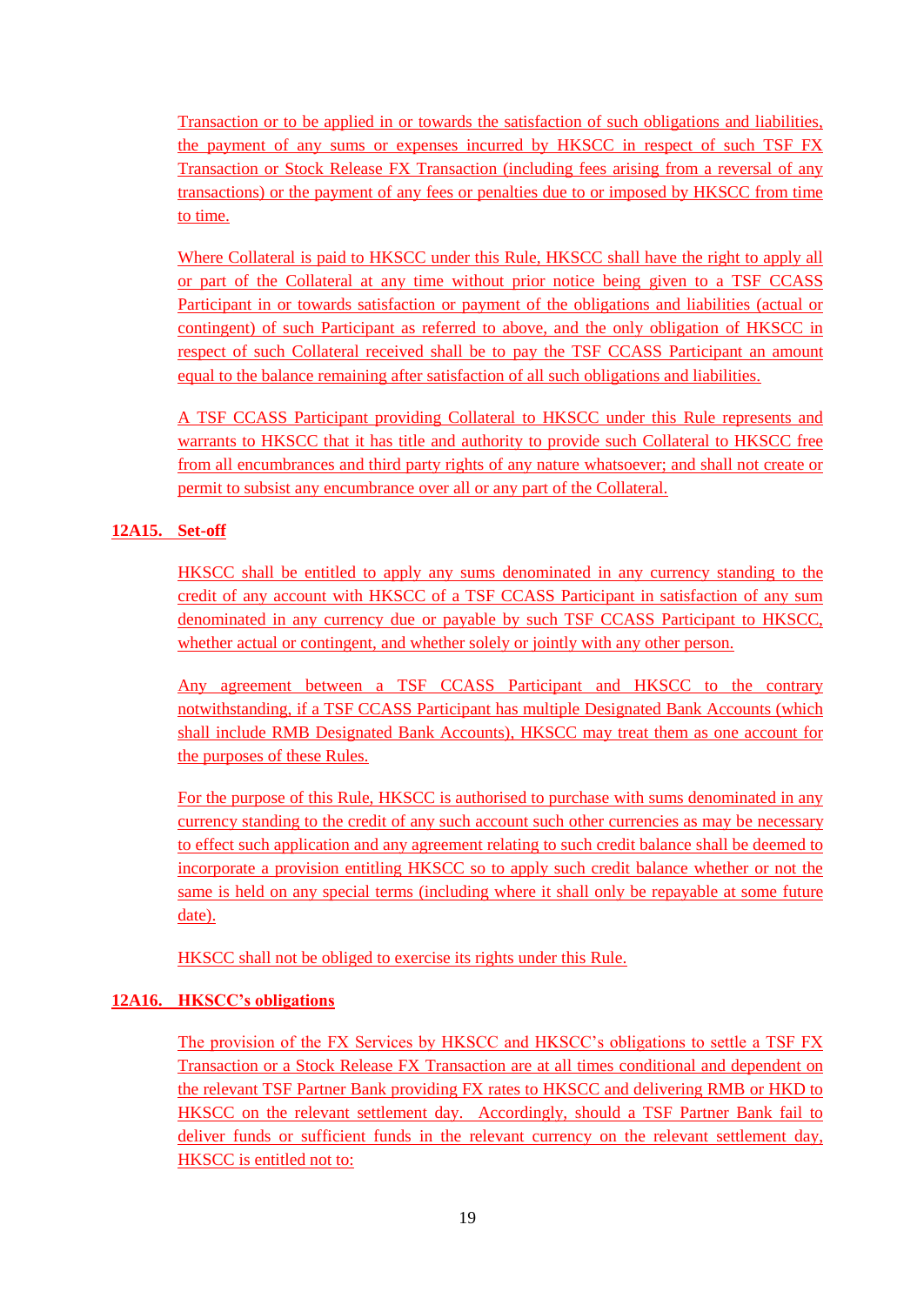- (i) settle a TSF FX Transaction notwithstanding that such TSF FX Transaction and the related TSF Exchange Trade shall be deemed to be binding on a TSF Participant upon the effect of a TSF Exchange Trade on the AMS pursuant to the Exchange Rules; or
- (ii) settle a Stock Release FX Transaction notwithstanding that such Stock Release FX Transaction shall be deemed to be binding on a TSF CCASS Participant upon the submission of a Stock Release Request pursuant to Rule 12A12.

HKSCC shall not be responsible for any failure to provide the FX Services for any TSF FX Orders, TSF FX Transactions and/or Stock Release FX Transactions if its performance is prevented, hindered or delayed by the failure of one or more TSF Partner Banks to provide the FX rates to HKSCC or to sell or purchase RMB which leads to a suspension or cessation of operation of the TSF in accordance with these Rules.

## **12A17. Default**

Without prejudice to Rules 3701, 3702, 3703 and 3704, in the event that a TSF CCASS Participant fails to pay when due any sum due and payable in accordance with these Rules, or is otherwise in breach of these Rules, HKSCC, in its sole and absolute discretion, shall be entitled then or at any time thereunder whilst such event is, in the opinion of HKSCC, continuing unremedied, to take any one or more of the actions referred to in Rules 3702 and 3703. In addition, HKSCC may take such other actions as it deems necessary or desirable for the protection of HKSCC with respect to TSF FX Transactions and/or Stock Release FX Transactions to which a defaulting TSF CCASS Participant is a party, at such TSF CCASS Participant's expense and if appropriate, in its name. In the event that HKSCC takes one or more steps or actions referred to in this Rule, Rule 3702 or 3703 against a TSF CCASS Participant, HKSCC may declare the Participant to be a "Defaulter".

The defaulting TSF CCASS Participant shall indemnify HKSCC and hold HKSCC harmless against all losses, costs, damages or expenses incurred by HKSCC in connection with the TSF CCASS Participant's breach of these Rules and HKSCC shall be entitled to require payment of a default handling fee in respect of any outstanding amount as shall from time to time be decided by HKSCC.

## **12A18. Temporary suspension of TSF**

Without prejudice to Rules 2601 and 2602, HKSCC may temporarily suspend all or any part of the FX Services in its sole and absolute discretion, including, without limiting the foregoing, when:

- (i) in the judgment of HKSCC, the FX Services or any part thereof may not be maintained or provided in a manner that would ensure the existence of a fair and orderly market;
- (ii) in the judgment of HKSCC, it has reasonable grounds for concern that the RMB and/or HKD funding available to HKSCC may not be sufficient to support the fulfilment of its obligations under, or to support the settlement of, any or all TSF FX Orders, TSF FX Transactions and Stock Release FX Transactions; or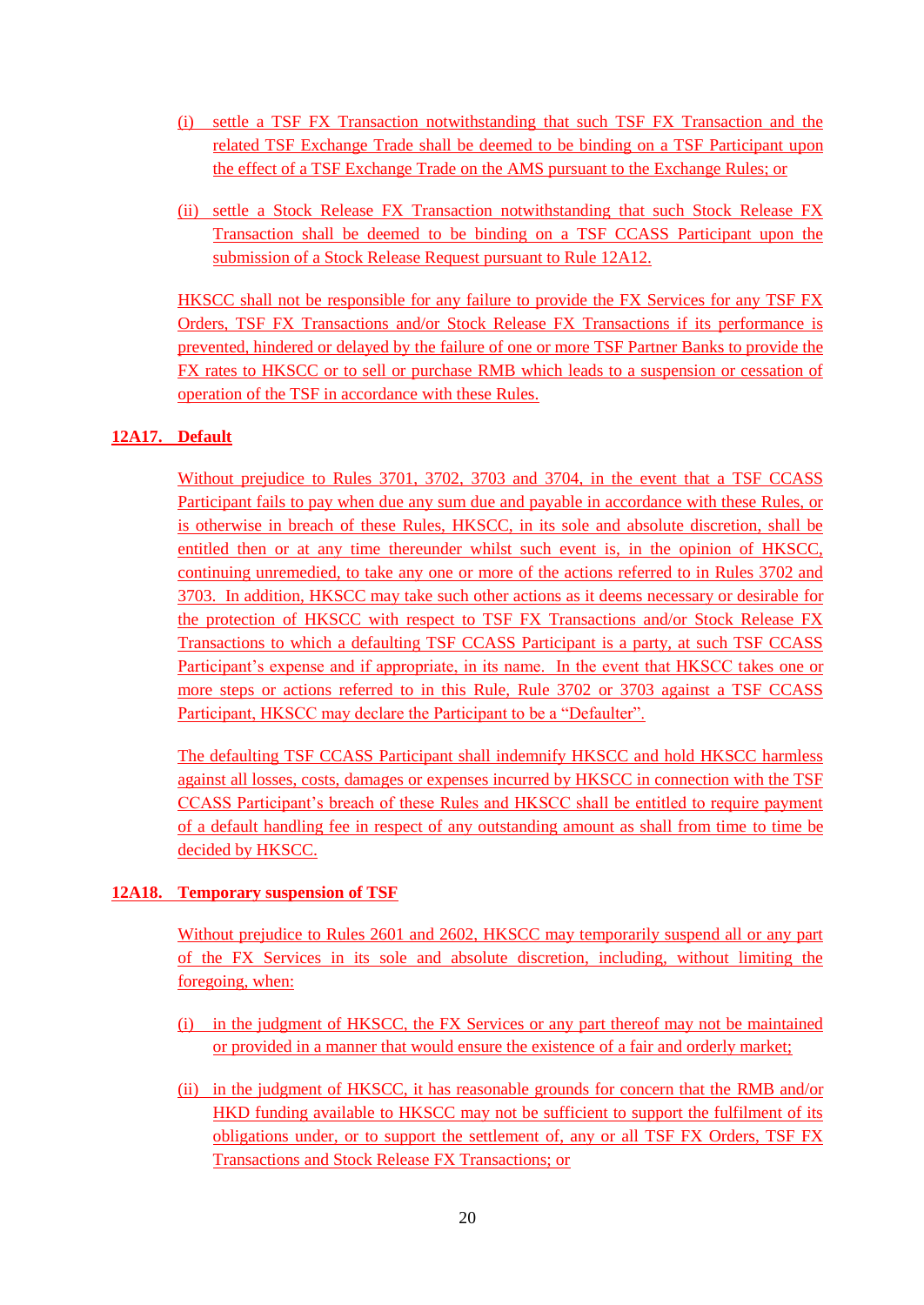(iii) in the judgment of HKSCC, there are operational or technical issues which must be resolved prior to the continuation of the TSF or any part of the FX Services.

In exercising its judgment under this Rule, HKSCC is entitled to have regard to all relevant factors and circumstances including, without limitation, the availability of RMB and/or HKD in the market and the relevant FX rates, the demand for FX Services, the TSF Partner Banks' individual or aggregate commitment to provide FX rates or funding to HKSCC for the purposes of operating the TSF, the level of utilisation of such committed funding by HKSCC, whether a TSF Partner Bank has failed to provide committed funding and a TSF Partner Bank's willingness to be bound by, or its ability to perform, its obligation to provide FX rates or funding to HKSCC as agreed.

If HKSCC decides to suspend all or part of the FX Services, it shall publish an announcement, on the HKEx website and/or by such other means as HKSCC considers appropriate, stating which part of the FX Services will be suspended, whether any TSF Exchange Trade, TSF FX Transaction or Stock Release FX Transaction will be affected, the effective date and time of suspension and any other information as HKSCC shall consider appropriate.

Unless HKSCC otherwise determines or specifies:

- (a) a suspension of part of the FX Services does not affect the availability of other FX Services. Specifically, a suspension of the FX Services for TSF Buy FX Orders does not affect FX Services for TSF Sell FX Orders, and a suspension of the FX Services for TSF Buy FX Transactions does not affect the FX Services for TSF Sell FX Transactions or Stock Release FX Transactions and vice versa;
- (b) where the FX Services for TSF Buy FX Orders are suspended, all TSF Buy FX Orders input on the AMS and all TSF Buy FX Transactions generated after the effective date or time of the suspension shall not be dealt with or settled by HKSCC; and
- (c) where the FX Services for TSF Sell FX Orders are suspended, all TSF Sell FX Orders input on the AMS and all TSF Sell FX Transactions and Stock Release FX Transactions generated after the effective date or time of the suspension shall not be dealt with or settled by HKSCC.

In the event where paragraph (b) occurs, unless HKSCC otherwise determines, TSF CCASS Participants shall be responsible for obtaining the relevant funds in RMB to settle any TSF Buy Exchange Trades which are supported by TSF Buy FX Transactions generated after the effective date or time of suspension of the relevant FX Services. In the event where paragraph (c) occurs, unless HKSCC otherwise determines, TSF CCASS Participants shall be deemed to accept the relevant sale proceeds in RMB in respect of any TSF Sell Exchange Trades which are supported by TSF Sell FX Transactions generated after the effective date or time of suspension of the relevant FX Services. Further, all Stock Release Requests submitted to and Stock Release FX Transactions accepted by HKSCC after the effective date or time of suspension of the relevant FX Services shall be of no effect.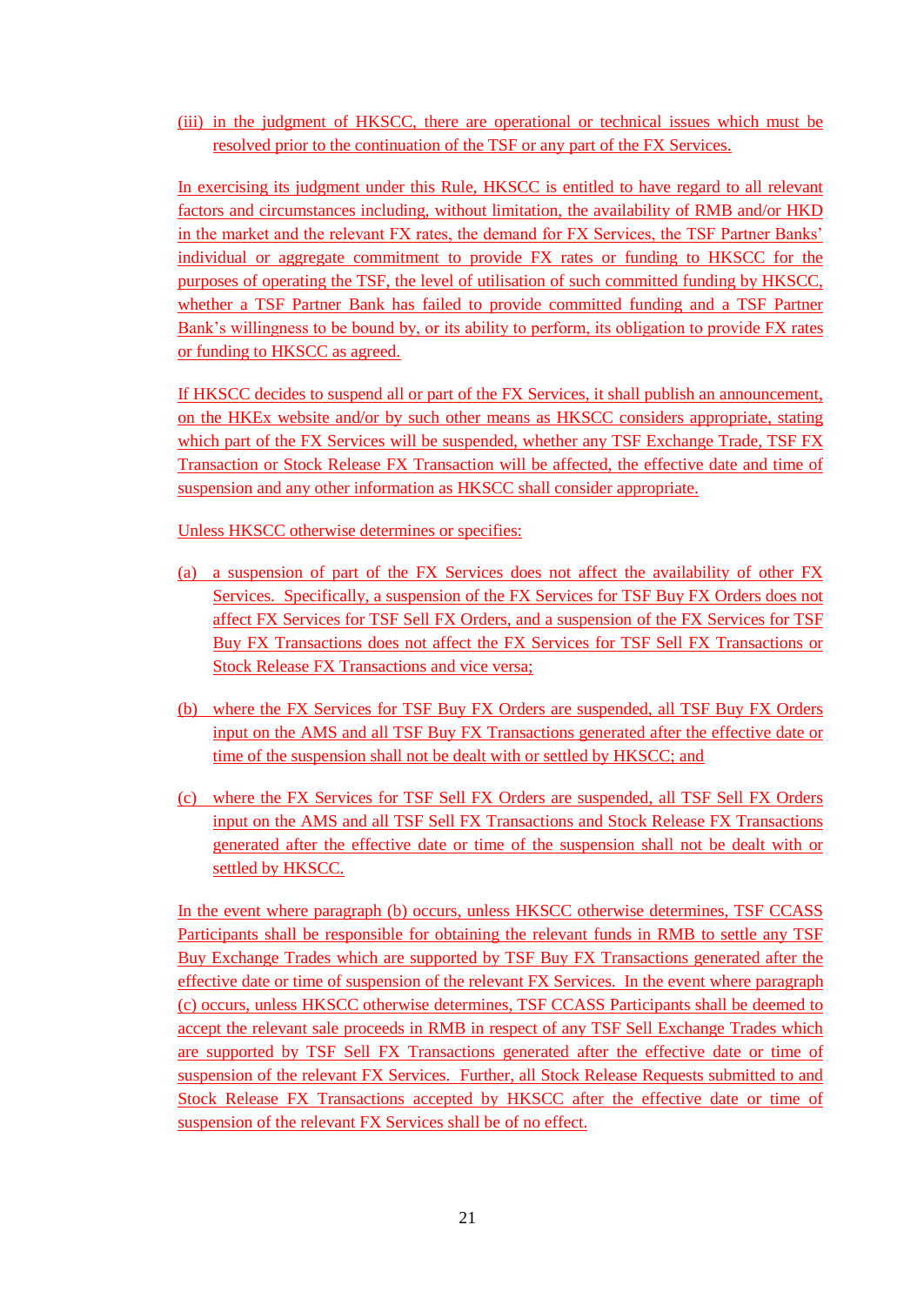## **12A19. Cessation of operation of TSF**

HKSCC may, in its sole and absolute discretion, decide to cease the operation of the TSF permanently, with immediate effect or otherwise by publishing an announcement on the HKEx website or by such other means as HKSCC considers appropriate.

If HKSCC decides to cease operating the TSF under this Rule, HKSCC shall notify the TSF Participants, the Exchange and the Commission in advance and shall specify the necessary arrangements and the conditions (including the treatment of earmarked TSF Stocks, any outstanding TSF FX Transactions and Stock Release FX Transactions) upon which the cessation of operation of the TSF shall take effect, having regard to such considerations and circumstances as HKSCC may consider fair and reasonable.

## **12A20. Powers of HKSCC**

Without prejudice to HKSCC's sole and absolute discretion, where HKSCC is not able to obtain the necessary FX funding as committed by one or more TSF Partner Banks (whether due to a TSF Partner Bank's failure to provide FX rates or otherwise) or where one or more TSF Partner Banks fail to provide the committed FX funding to HKSCC in the relevant currency to settle any TSF FX Transaction and/or Stock Release FX Transaction and where, in either of the situations mentioned above, a TSF CCASS Participant has delivered, in full, the required funds in RMB or HKD for the settlement of its obligation under a TSF FX Transaction and/or a Stock Release FX Transaction, then, HKSCC shall, without the need to obtain the prior consent of any TSF CCASS Participant or any other Participant, have the power or option but not the obligation to take any one or more of the following actions:

- (i) as TSF operator, settle the TSF FX Transaction and/or the Stock Release Transaction notwithstanding a TSF Partner Bank's failure by obtaining the required funds in RMB or HKD through other means;
- (ii) in respect of TSF Sell FX Transactions and Stock Release FX Transactions, as TSF operator, de-earmark all or any earmarked TSF Stocks and disapply the restrictions or obligations imposed on all or any earmarked TSF Stocks under Rule 12A09 and/or Rule 12A12, including the obligation of TSF Participants to accept the relevant sale proceeds or FX conversion amount in HKD; and
- (iii) as central counterparty for the clearing of Exchange Trades, accept the relevant funds in HKD delivered by the TSF CCASS Participant and apply the funds towards settlement of TSF Exchange Trade(s) regardless of the Eligible Currency for the settlement of TSF Exchange Trade(s) and exercise the power granted to HKSCC under Rule  $3606(ii)$  in accordance with the provisions of that Rule.

## **12A21. Clearing of TSF Exchange Trades by General Clearing Participants**

Only General Clearing Participants which have been accepted for registration by and to remain registered as TSF Clearing Participants by HKSCC shall be eligible to clear and settle TSF Exchange Trades for Non-Clearing Participants and to settle TSF FX Transactions.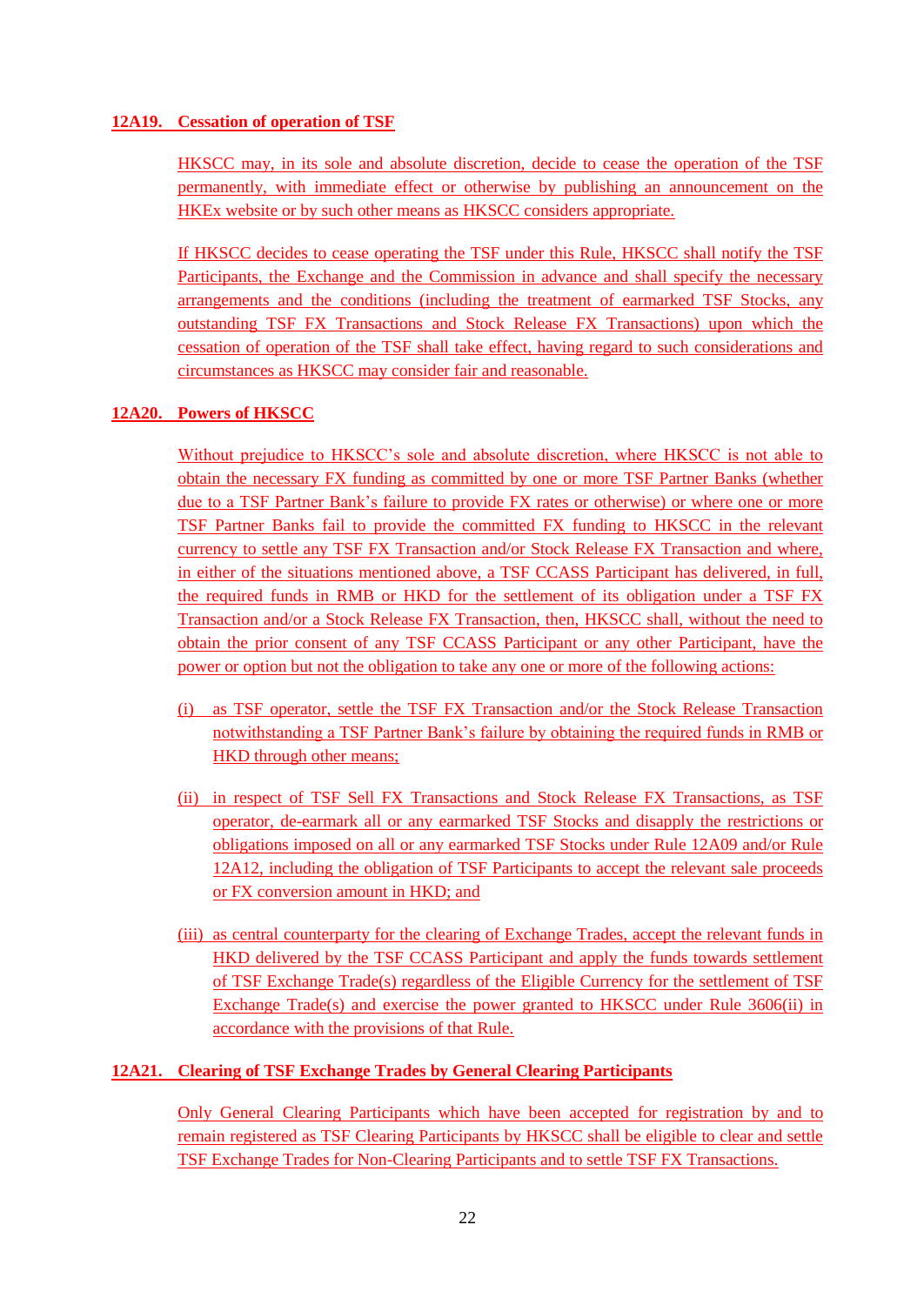A General Clearing Participant which is a TSF Clearing Participant and which intends to clear and settle TSF Exchange Trades for Non-Clearing Participants shall:

- (i) ensure that the Clearing Agreement it enters into with each Non-Clearing Participant includes an obligation on its part to settle TSF Exchange Trades and all corresponding TSF FX Transactions. Such General Clearing Participant should consider bringing a Non-Clearing Participant's attention to the special features and restrictions of the TSF as highlighted in Rule 12A01, HKSCC's powers and other matters as set out in this Chapter 12A;
- (ii) capture all liabilities for all the TSF Exchange Trades concluded by each Non-Clearing Participant with which it has entered into a Clearing Agreement and all corresponding TSF FX Transactions, as if it was a party to these trades and transactions and shall not be entitled to decline to settle and clear any TSF Exchange Trades of the Non-Clearing Participant or settle any corresponding TSF FX Transaction to which the Non-Clearing Participant is a party;
- (iii) have arrangements in place with each Non-Clearing Participant for the Non-Clearing Participant to notify it of all TSF Exchange Trades concluded by the Non-Clearing Participant and all corresponding TSF FX Transactions of which the Non-Clearing Participant is a party;
- (iv) have arrangements in place to monitor the ability of each Non-Clearing Participant with whom it has entered into a Clearing Agreement to satisfy promptly all obligations arising from the TSF Exchange Trades concluded by such Non-Clearing Participant and the TSF FX Transactions to which such Non-Clearing Participant is a party; and
- (v) forthwith notify HKSCC of any failure of its Non-Clearing Participant to meet its obligations under the Clearing Agreement.

## **12A22. Typhoons and rainstorms**

If a Typhoon Signal No. 8 or above is hoisted or lowered and/or a Black Rainstorm Warning is issued or cancelled on any Business Day, the provisions set out in the Operational Procedures with respect to the TSF shall apply.

## **CHAPTER 15**

## **LISTS TO BE MAINTAINED**

#### **1501. List of Eligible Securities and List of TSF Stocks**

HKSCC shall maintain for public inspection a list of Eligible Securities and shall from time to time add to such list or remove therefrom issues of Eligible Securities in accordance with the Rules.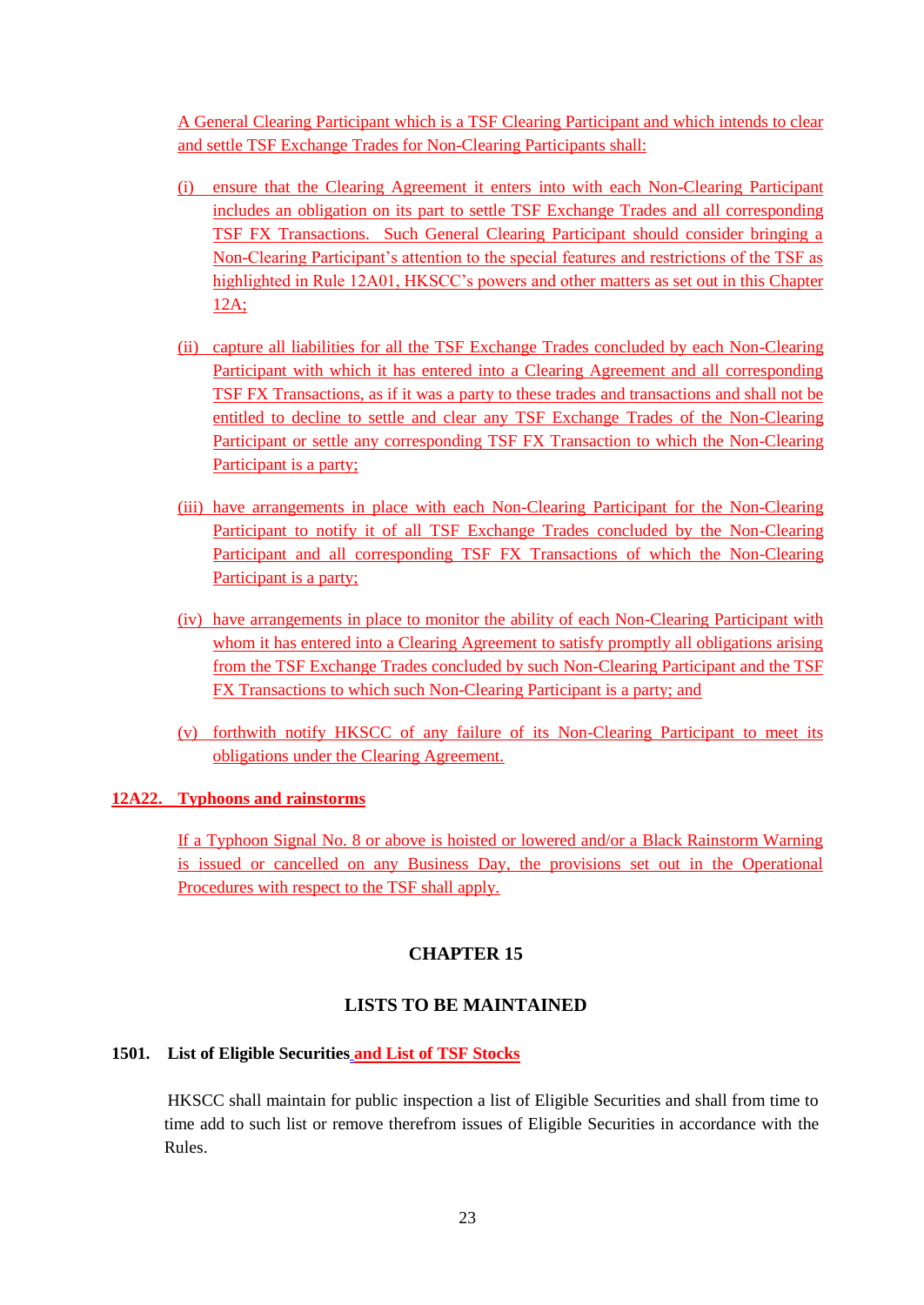HKSCC, as TSF operator, shall maintain for public inspection a list of TSF Stocks; and shall from time to time add to or remove from such list TSF Stocks in accordance with Rule 12A04.

## **CHAPTER 19**

### **INDEMNITY**

#### **1901. Scope of indemnity**

Each Participant shall indemnify HKSCC, the Exchange, and a recognized exchange controller which is the controller of HKSCC and their respective agents, nominees, representatives, officers and employees and hold each of them harmless against all costs, fees, expenses, liabilities, taxes, assessments, losses, fines, penalties, and damages of any nature whatsoever (including the interest accrued to any such amount) suffered or incurred by any of them directly or indirectly as a result of or in connection with the following matters (except where HKSCC is guilty of anything not done or not omitted to be done in good faith on its part and is directly responsible for the losses etc.):

- (i) the participation in CCASS by the Participant and/or its activities in CCASS,  $\frac{and}{the}$  the provision of services by HKSCC to the Participant in respect of Eligible Securities held in CCASS or by an Appointed Depositary (as the case may be) and the provision of the FX Services by HKSCC as TSF operator to TSF CCASS Participants and all matters relating thereto as contemplated in the Rules;
- (iv) the acceptance by HKSCC of Eligible Securities deposited by the Participant (including Eligible Securities deposited by the Participant for credit into the CCMS Collateral Account and TSF Accounts, and Eligible Securities held by an Appointed Depositary) and the giving of effect to transactions relating thereto by HKSCC in accordance with the Rules; and the withdrawal of Eligible Securities by the Participant;
- (x) any action by HKSCC or its agents, nominees, representatives, officers and employees in respect of Eligible Securities held in CCASS or by an Appointed Depositary, taken in good faith to comply with any law, decree, regulation or order of any government, competent authority or any court or tribunal; and
- (xi) any actions or omissions by HKSCC or its agents, nominees, representatives, officers and employees in relation to SSA Statement Recipients (including but not limited to any acts or omissions in reliance on or pursuant to the authorization of the Participant under Section 3.4A of the Operational Procedures) and all matters relating thereto as contemplated in the Rules;-and
- (xii) any actions taken or any transactions entered into by HKSCC, as TSF operator, to adjust, amend, or reverse any TSF FX Transactions or Stock Release FX Transactions in respect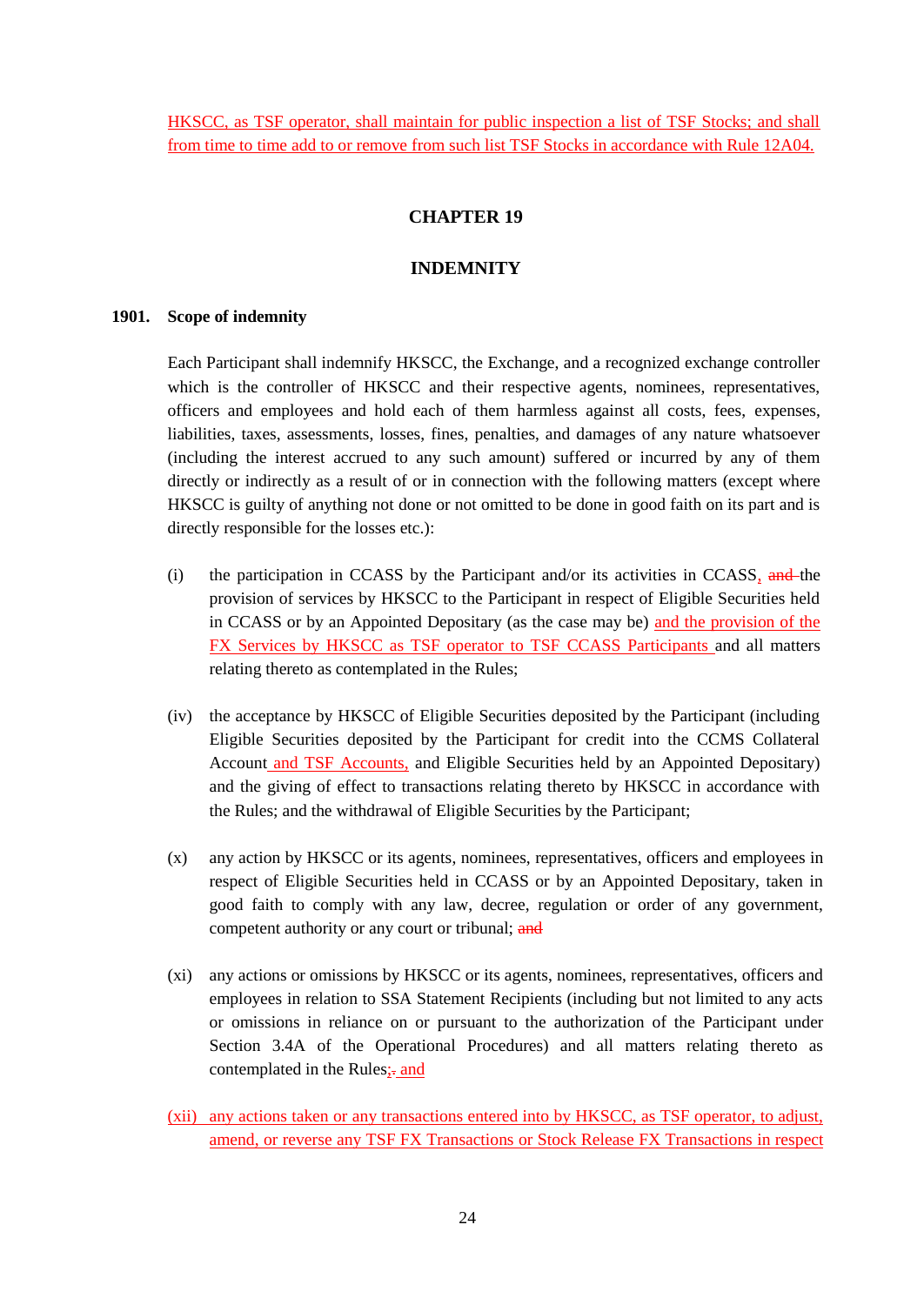of or for a Participant which is a TSF CCASS Participant, whether such adjustment, amendment or reversal arises from a Trade Amendment or otherwise.

## **CHAPTER 20**

### **DISCIPLINARY ACTIONS**

#### **2001. Circumstances subject to disciplinary actions**

Subject to Rule 2013, HKSCC may institute disciplinary proceedings against a Participant in respect of an act of misconduct committed or reasonably believed to have been committed by it. An act of misconduct includes:-

- (xi) failure to provide information requested by an exchange, clearing house, regulatory authority or an organization with which HKEx, HKSCC or the Exchange has entered into an information sharing arrangement or agreement (this act of misconduct does not apply to an Investor Participant); and
- (xii) if the Participant is a Common Participant, a default in payment of any sum payable to any other Recognized Clearing House or an event of default committed by the Participant under the rules of such Recognized Clearing House; -and
- (xiii) if the Participant is a TSF CCASS Participant, a failure to comply with any TSF Participant Registration Criteria or any other conditions or requirements for its continued registration as a TSF CCASS Participant, or a failure to comply with any provisions of, or any of its obligations under, Chapter 12A of the Rules, Section 12 of the Operational Procedures and other related provisions in the Operational Procedures.

## **CHAPTER 21**

## **DUTIES AND LIABILITIES OF HKSCC**

#### **2103. Force majeure**

HKSCC, the Exchange, and a recognized exchange controller which is the controller of HKSCC shall not be liable for any action taken or for any failure, hindrance or delay in the provision of services or for any failure to give effect to or delay in giving effect to any instructions from Participants with respect to any nominee, depository or other CCASS services (or in the case of Foreign Securities held by an Appointed Depositary with respect to any nominee, depository or other service provided by that Appointed Depositary) or for the suspension or cessation of the TSF or the failure to provide any FX Services or FX rates for the operation of the TSF or the performance in whole or in part of its obligations under the terms of the Rules or under any Market Contract if such action, failure, hindrance or delay arises out of causes beyond its control.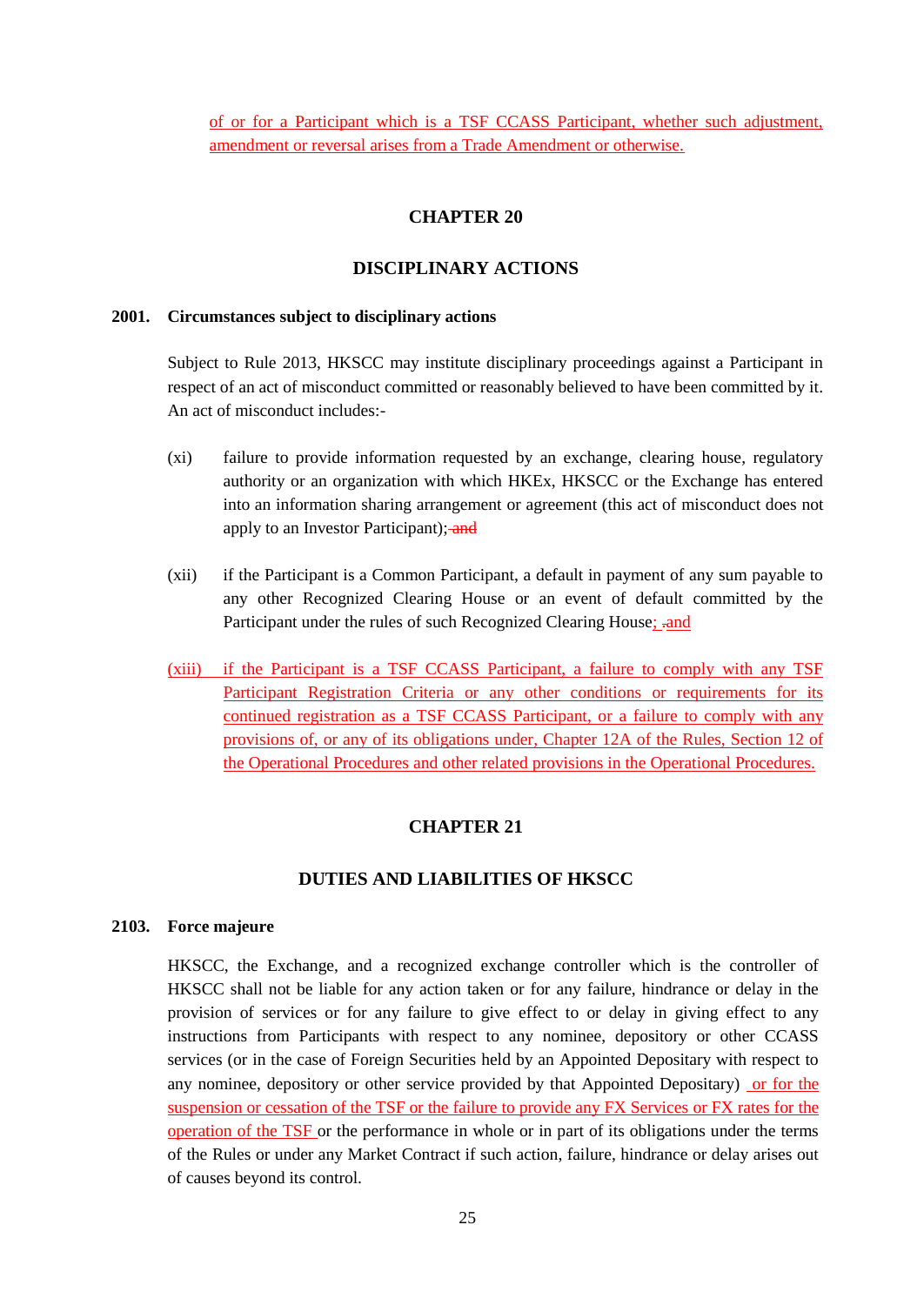Such causes may include, but shall not be limited to, acts of God or the public enemy, acts of a civil or military authority, embargoes, fires, floods, explosions, accidents, labour disputes, mechanical breakdowns, computer or system failures or other failures of equipment, failures of or defects in computer or system software, unavailability of or restrictions on any communication media for whatever reason (whether or not such media is used by Participants), interruptions (whether in whole or in part) of power supplies or other utility or service, any law, decree, regulation or order of any government, competent authority or any court or tribunal, and any other causes beyond HKSCC's control including, without limitation to the foregoing, any similar causes affecting the Exchange, Hong Kong Interbank Clearing Limited (whether or not specified in the Exchange Rules or the rules and regulations of Hong Kong Interbank Clearing Limited), or the manager or trustee of any Unit Trust or an Appointed Depositary.

#### **2104. HKSCC not to be liable**

In the absence of anything not done or not omitted to be done in good faith on the part of HKSCC, HKSCC, the Exchange, and a recognized exchange controller which is the controller of HKSCC shall have no liability for any losses, costs (including legal costs), charges, assessments and damages of any nature whatsoever suffered or incurred directly or indirectly as a result of or in connection with the following matters:-

(xvii) any acts, omissions or delays of any service provider or any other person through which SMS and/or E-mail is provided or its employees or agents; and/or

(xviii)any acts, omissions or delays of any Depositary or its employees or agents;

- (xix) in relation to the provision of FX Services, any acts, omissions, defaults, failure to perform obligations or delays of any TSF Partner Bank or any other person providing RMB to HKD and/or HKD to RMB conversion services and/or liquidity to HKSCC, as TSF operator, or the insolvency of any of the foregoing;
- (xx) the inability of HKSCC to settle any TSF FX Transactions or Stock Release FX Transactions due to any acts, omissions, defaults, failure to perform obligations or delays of any TSF Partner Bank or any other person providing RMB to HKD and/or HKD to RMB conversion services and/or liquidity to HKSCC, as TSF operator, or the insolvency of any of the foregoing;
- (xxi) any failure, omissions, errors, delays, malfunction, suspension or cessation of operation of any system used by HKSCC or any third party system upon which HKSCC is reliant in the operation of the TSF, publication of FX rates or the provision of FX Services (including any system used by a TSF Partner Bank); and/or
- (xxii) any suspension of the FX Services, any failure to provide or publish any FX rates or the cessation of operation of the TSF.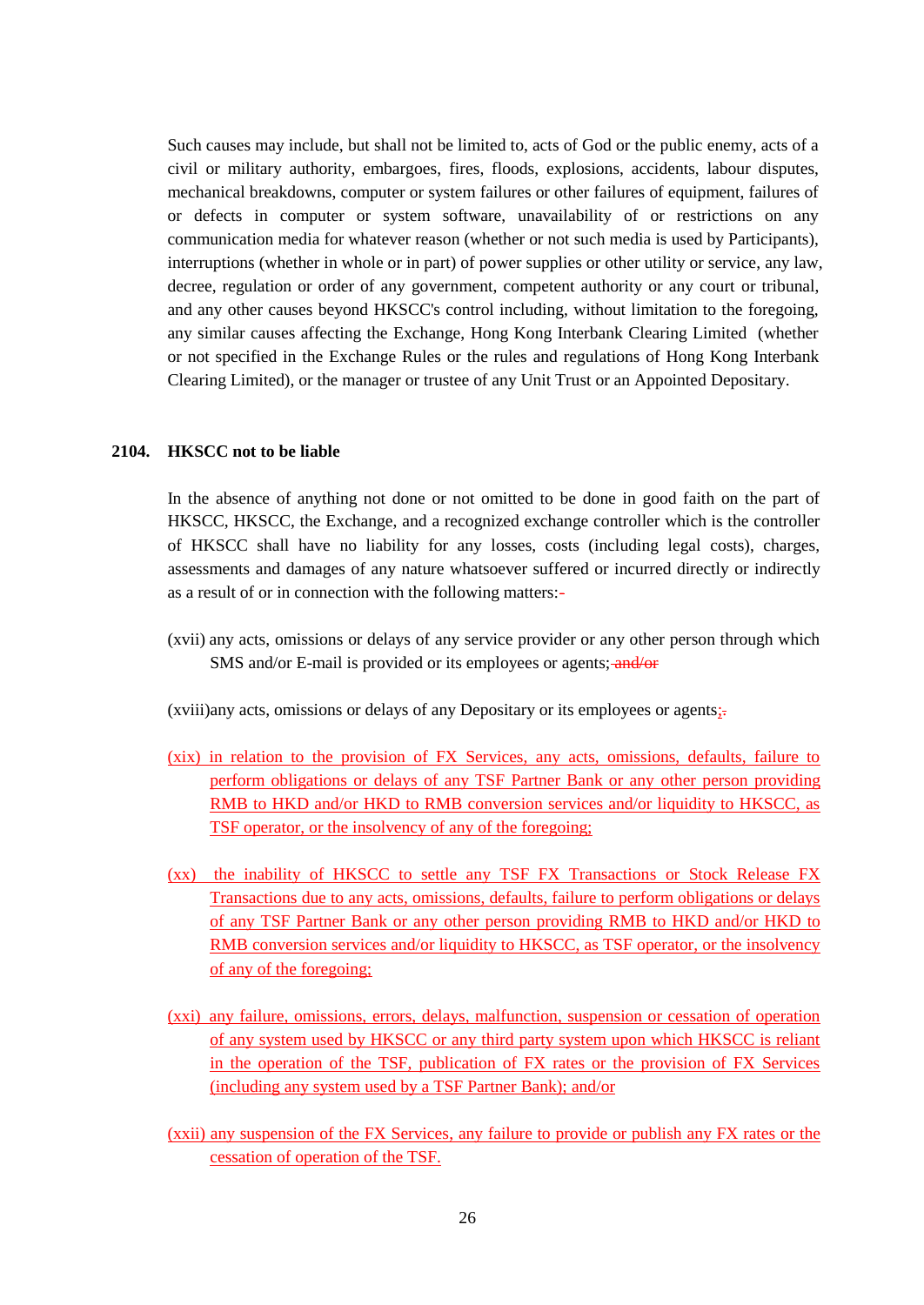## **PART B: EXCHANGE TRADES AND TRANSACTIONS BETWEEN PARTICIPANTS**

### **CHAPTER 36**

#### **RISK MANAGEMENT MEASURES - CNS SYSTEM**

#### **3606. Money compensation and payment obligations**

In addition to any other rights HKSCC may have under the Rules:

- (i) where HKSCC has an obligation to deliver securities under a Market Contract, HKSCC may in lieu of delivering securities make money compensation to the Participant concerned notwithstanding that such securities may be available in the market. HKSCC shall only exercise its powers under this Rule in circumstances when HKSCC considers in its reasonable opinion that the securities are not freely available in the market. The money compensation shall be in such amount and in such currency or currencies (whether in the Eligible Currency in which the securities are denominated or otherwise) as HKSCC considers to be fair and reasonable having regard to all the circumstances of the case; and
- (ii) where HKSCC has an obligation to make payment under a Market Contract in an Eligible Currency in which the relevant securities are denominated or in a specified Eligible Currency, notwithstanding that the relevant Eligible Currency may be available, HKSCC may in lieu of making payment in that Eligible Currency make payment to the Participant concerned, in full or in part, in such other currency or currencies and at such conversion rate(s) as HKSCC may in its absolute discretion determine to be fair and reasonable having regard to all the circumstances of the case. HKSCC shall only exercise its powers under this Rule in circumstances when HKSCC considers in its reasonable opinion that the relevant Eligible Currency is not freely available or convertible in the market.; and
- (iii) where the situation contemplated in Rule 12A20 occurs, HKSCC shall have the right to take the actions set out in Rule 12A20(iii) in relation to the settlement of TSF Exchange Trades.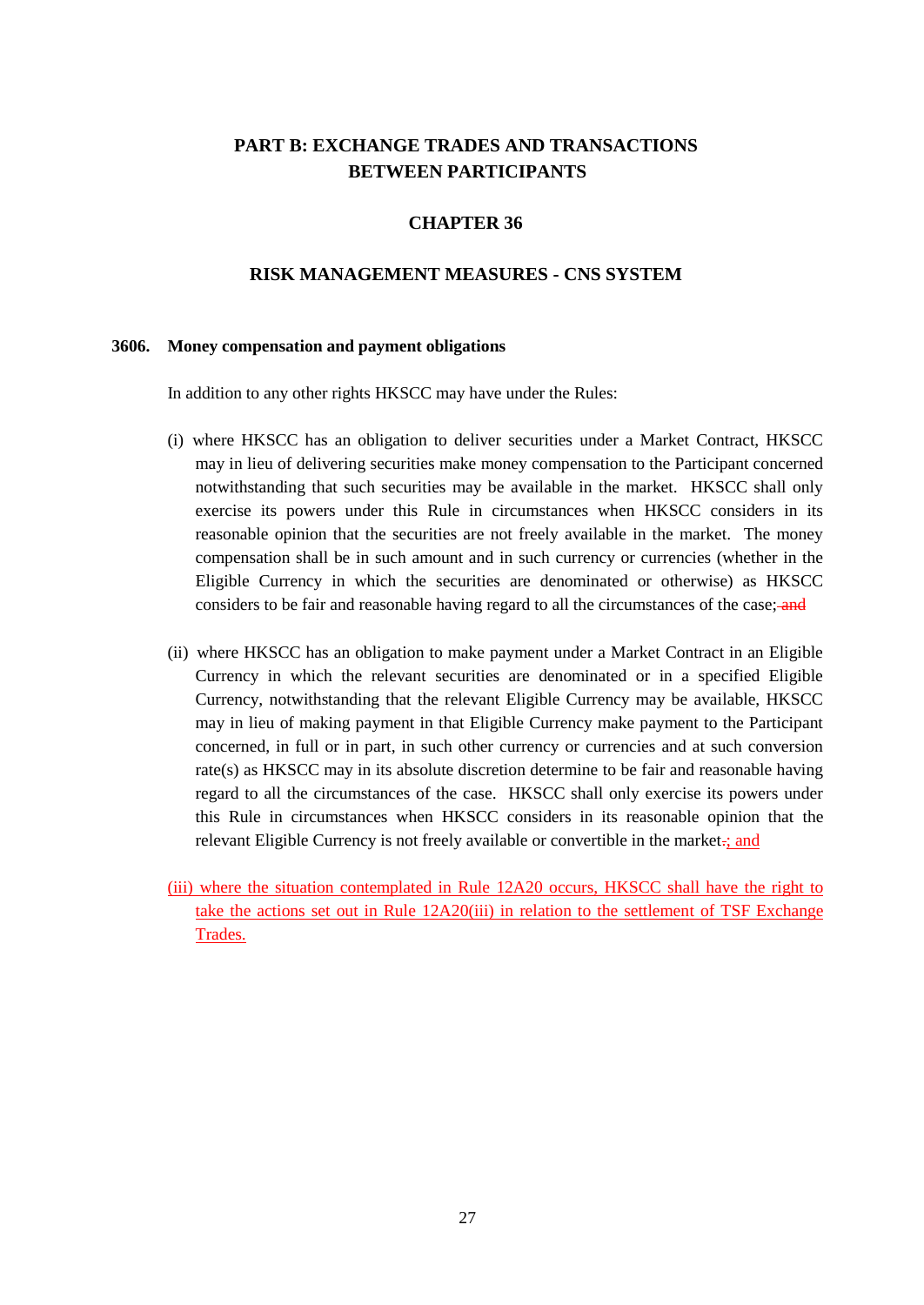## **CHAPTER 37**

## **DEFAULT RULES - CNS SYSTEM**

#### **3701. Events of Default**

In the event that:-

- (xii) in respect of a Clearing Agency Participant that is a "recognized clearing house" under the Securities and Futures Ordinance (Chapter 571 of the laws of Hong Kong) as the term is defined therein, if it ceases to be so recognized; or
- (xiii) HKSCC considers it necessary or desirable to take action under this Rule for its own protection or the protection of other Participants;

then on the occurrence of any one or more of such events (each an "Event of Default"), in its absolute discretion, HKSCC shall be entitled then or at any time thereafter whilst such event is, in the opinion of HKSCC, continuing unremedied, to take any one or more of the actions referred to in Rule 3702.

The default provisions applicable to a TSF CCASS Participants as set out in Rule 12A17 are in addition to the above provisions. The event of default included in that Rule shall be incorporated in this Rule as an Event of Default.

#### **3702. Actions on default**

Without prejudice to any other provision of the Rules, the actions which HKSCC may take as referred to in Rule 3701 are:-

(iii) to exercise its rights of set-off pursuant to Rules  $1207$  and  $12A15$ ;

In the event that HKSCC takes one or more steps referred to in this Rule against a Clearing Participant or Clearing Agency Participant, HKSCC may declare the Clearing Participant or Clearing Agency Participant to be a "Defaulter".

In the event that HKSCC takes any action under sub-paragraphs (i) and (ii) of this Rule 3702 against a Clearing Participant or Clearing Agency Participant, HKSCC shall declare the Clearing Participant or Clearing Agency Participant to be a "Defaulter".

On the occurrence of an event set out in sub-paragraph (ix) of Rule 3701, HKSCC shall declare the Clearing Participant or Clearing Agency Participant to be a "Defaulter".

Except as otherwise provided in the Rules, HKSCC shall not be obliged to take any step referred to in this Rule and shall not be liable to any person for not taking any such step or for any delay in taking any such step.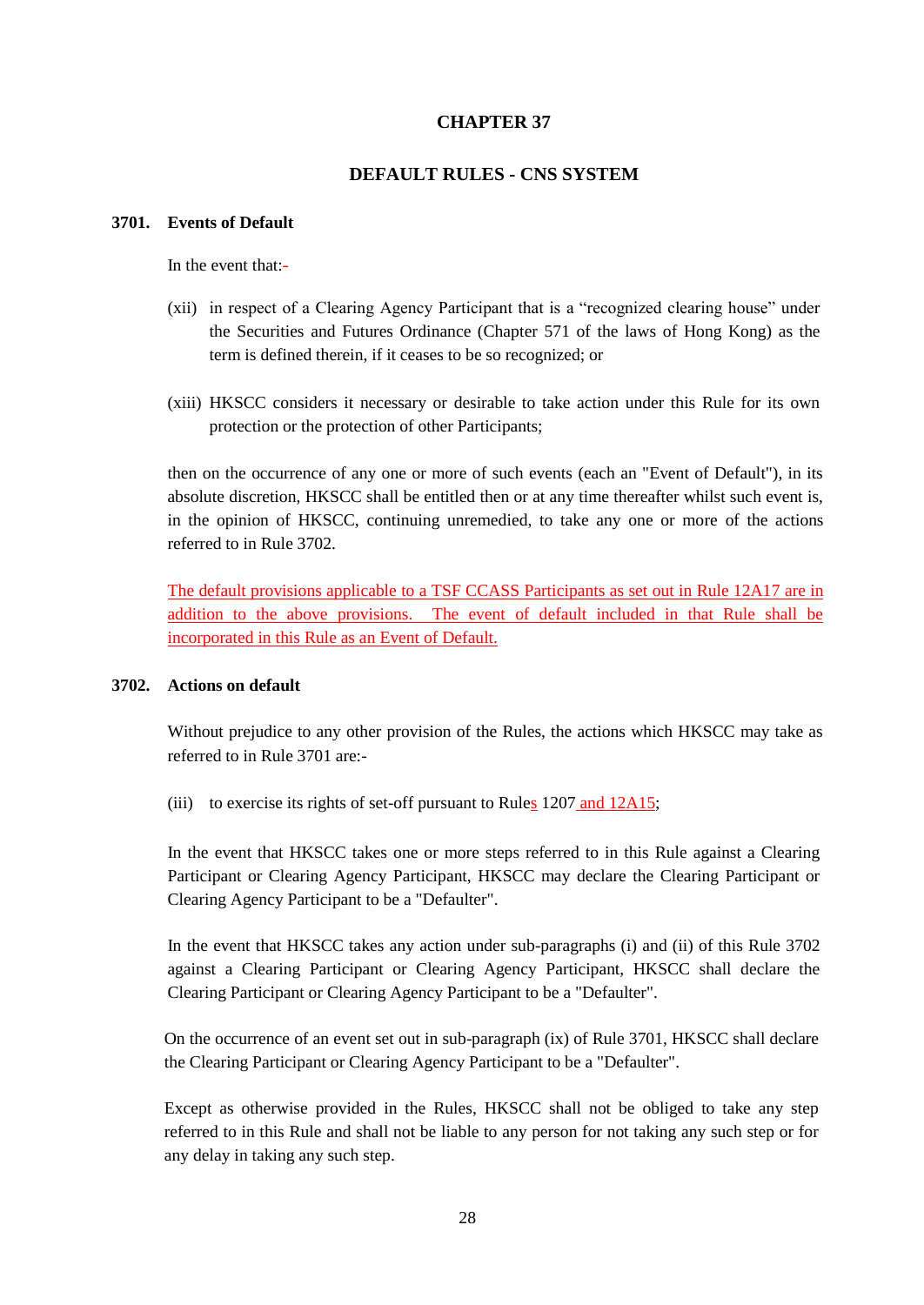In the event that HKSCC sells or otherwise disposes of or realizes the Charged Property (whether by public offer or private contract) to any person, it may do so for such consideration and on such terms as HKSCC in its absolute discretion may think fit.

HKSCC, the Exchange, and a recognized exchange controller which is the controller of HKSCC shall not in any circumstances be liable to the Participant or any other person for any losses, damages or expenses arising from any realization of the Charged Property or from any exercise or non-exercise by HKSCC of any rights in relation to the Charged Property except where HKSCC is guilty of anything not done or not omitted to be done in good faith on its part and is directly responsible for the losses.

The actions that HKSCC may take upon the default of a TSF CCASS Participant as set out in Rule 12A17 are in addition to the above.

#### **CHAPTER 40**

#### **CLEARING BY GENERAL CLEARING PARTICIPANTS**

#### **4001. Execution of Clearing Agreement**

Every GCP which intends to clear and settle Exchange Trades and Clearing Agency Transactions for NCPs shall enter into a Clearing Agreement in such form or containing such provisions as may from time to time be required by HKSCC with each NCP the Exchange Trades and Clearing Agency Transactions of which it clears and settles. Except as otherwise approved by HKSCC and subject to such terms and conditions as HKSCC may from time to time specify, a GCP shall not accept for clearing and settlement of any Exchange Trades and Clearing Agency Transactions of a NCP unless and until there is in place a valid, binding and effective Clearing Agreement between it and the NCP. Every GCP which is a TSF CCASS Participant which intends to clear and settle TSF Exchange Trades for NCPs shall, in addition to the above, comply with Rule 12A21.

#### **4003. Obligations of GCP**

A GCP shall capture all liabilities for all the Exchange Trades and Clearing Agency Transactions concluded by each NCP with which it has entered into a Clearing Agreement, as if it was a party to these trades and transactions and shall not be entitled to decline to settle and clear any Exchange Trades and Clearing Agency Transactions of the NCP. A GCP shall have arrangement in place with each NCP for the NCP to notify it of all Exchange Trades concluded by the NCP, and all Clearing Agency Transactions of which the NCP is a party.

A GCP shall have arrangement in place to monitor the ability of each NCP with whom it has entered into a Clearing Agreement to satisfy promptly all obligations arising from the Exchange Trades and Clearing Agency Transactions concluded by such NCP. A GCP must forthwith notify HKSCC of any failure of its NCP to meet its obligations under the Clearing Agreement.